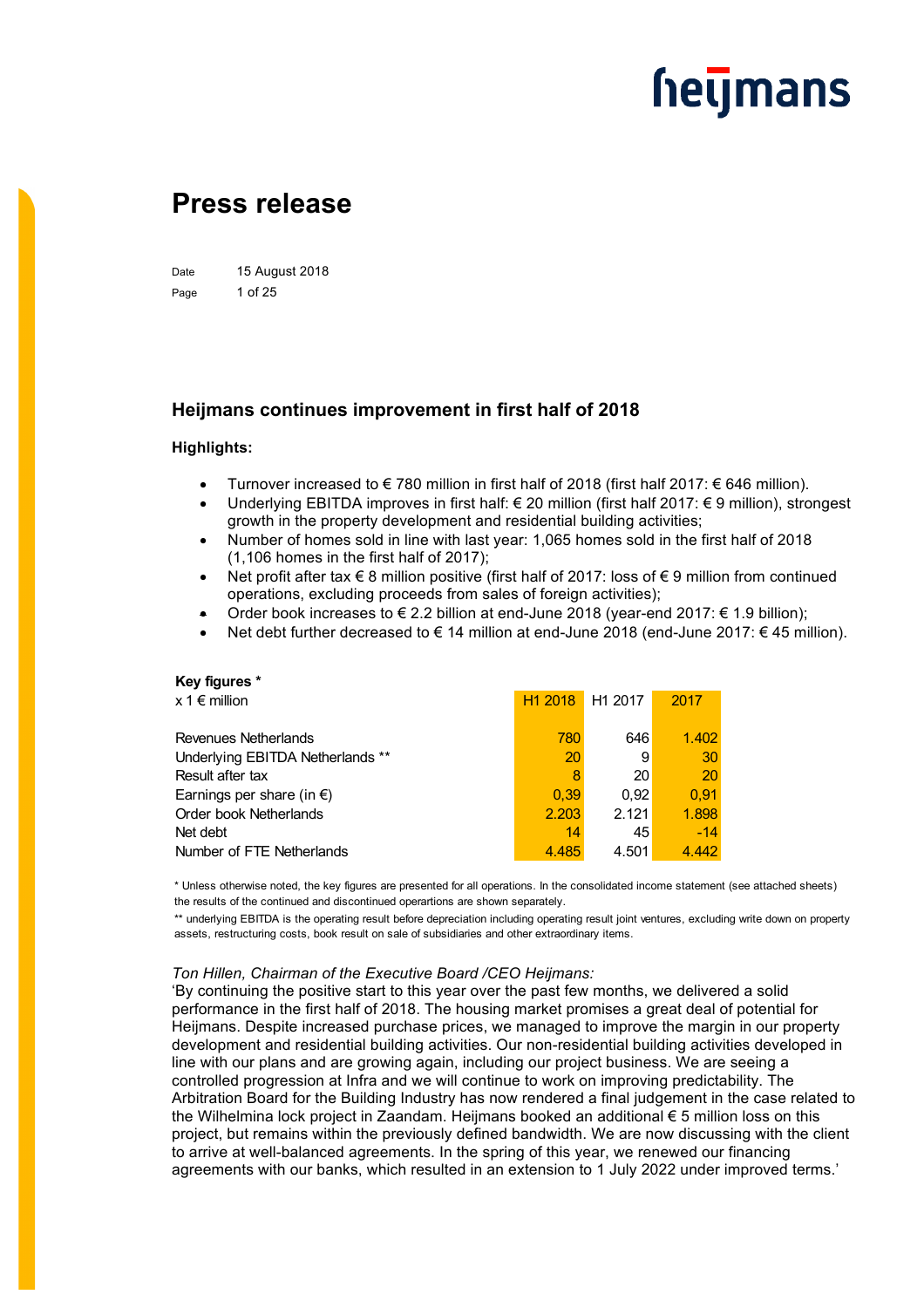Date 15 August 2018 Page 2 of 25

### **Developments first half 2018**

#### Property Development

Property Development is developing positively with a strong position in the housing market, in inner city area development as well as suburban and peripheral areas. Property Development recorded revenues of € 245 million in the first half of 2018, higher than in the first half of 2017 (first half of 2017: € 186 million). Underlying EBITDA increased to € 13 million (first half of 2017: € 8 million). Maintaining a healthy pipeline of new development projects requires a great deal of attention on our part. The time between decision-making on projects and the actual commencement of work is generally getting longer. In addition to this, we are seeing an increase in the urgency to make new areas in the Netherlands available for the development of homes. Scarcity in a tight procurement market also has an impact and is pushing up costs as well. To address this issue, Heijmans works with preferred suppliers as much as possible and involves them right from the tender and development phase. This approach enables Heijmans to respond to both the scarcity of available resources and increasing purchase prices. Despite the challenges, Heijmans is confident about the housing market and expects positive developments, providing potential for controlled growth. This is underlined by demographic factors and the persistent strong demand for new homes. The number of homes Heijmans sold in the first half of 2018 was comparable to the same period last year, and amounted to 1,065 homes. A total of 561 (53%) of these homes were sold to private buyers (total home sales in the first half of 2017: 1,106, of which 565 to private buyers). The average purchase price for private buyers, excluding VAT continues to develop positively. Our order book remains at a good level and amounted to € 451 million at end-June (year-end 2017: € 420 million).

In the spring of this year, Heijmans won a contract from the municipality of Utrecht for the development of 48 owner-occupier homes in the Leidsche Rijn Centrum. In June, Heijmans announced that together with project developer De Maese it is to develop Het Parc in Amstelveen, a 2.6-hectare site close to the A9 motorway where weare now working with the municipality on the redevelopment plan for this area. A development consortium in which Heijmans is a partner was recently selected for exclusive follow-up talks on the Feijenoord City area development project. The consortium will be responsible for the development of the surrounding area of the planned new stadium. In the period under review, Heijmans started the sale of homes in a number of projects, including Land van Dico in Uden, Noorderhaven in Zutphen, Spaarndammerhart ('De Verbinding') in Amsterdam and Greenville in Leidsche Rijn.

### Building & Technology

Building & Technology covers activities in the field of residential building, multi-functional high-rise residential construction, non-residential projects and technical services, which have been managed by a single centralised management team since the start of this year. The joint turnover of Building & Technology amounted to € 349 million in the first half of 2018 (first half of 2017: € 257 million), while the joint underlying EBITDA was € 6 million (first half of 2017: € 1 million).

Heijmans' residential building activities recorded strong growth in both turnover and result, and the operation has a healthy order book. New property developments over the past year are now translating into an increase in the number of residential building projects. Heijmans Huismerk and Heijmans Wenswonen, for which Heijmans works with a number of fixed co-makers and via a standardised operating process, give the company a strong position in a market marked by scarcity. These concept homes make it possible to respond to the need for quality, comfort and affordability, and at the same time safeguard a controlled process from development to delivery. The increase in turnover helped to improve capacity-utilisation and thanks to numerous process improvements in recent years after-care costs remain at a low level.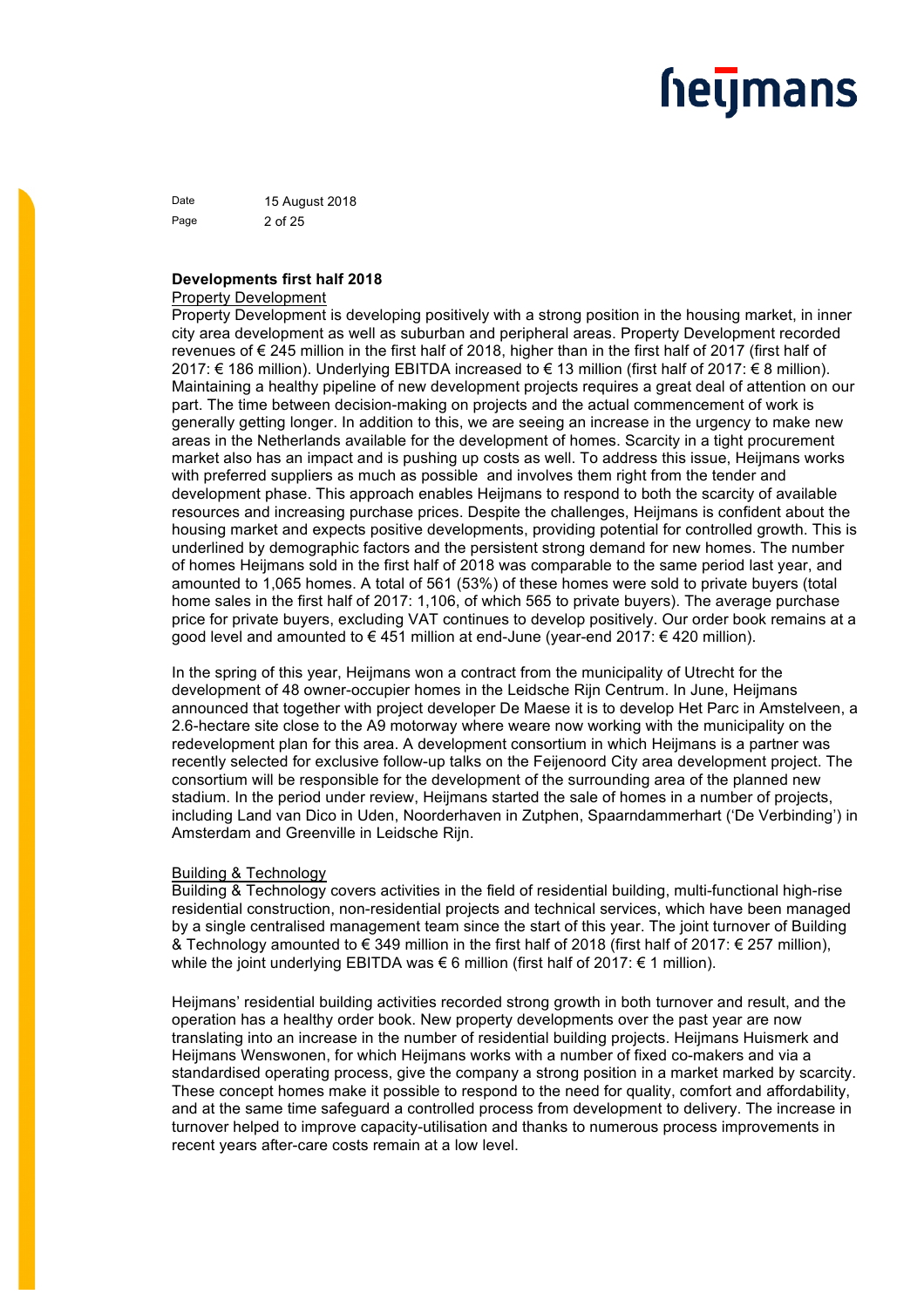Date 15 August 2018 Page 3 of 25

Production at Residential Building is running at full capacity, with a large number of projects now well underway. These include the residential complex on Bananenstraat in Rotterdam, a residential building project in the Zuidpolder plan area in Eemnes, the construction of luxury homes in the final phase of the Buitenplaats van Ruytenburgh project in Vlaardingen, and the homes in the expansion area Parijsch Zuid in Culemborg. In June, Heijmans and housing corporation Mitros signed a contract for 121 social rental apartments in the sub-plan Terwijde Blok B in the Leidsche Rijn project in Utrecht. The homes will be gas-free and highly energy efficient. In Oostenburgereiland in Amsterdam, Heijmans is set to develop a residential complex for the Stadsgenoot housing corporation, together with an adjacent hotel for the Inntel Hotels group.

With newly acquired projects over the past period, the non-residential building activities are on track to contribute to the total results of the Heijmans group. Turnover increased in the first half of 2018 and also the project business is showing growth. The Technical Services business (maintenance and management) recorded healthy turnover growth and generated a solid return. The nonresidential order book is also developing as planned. In the spring of this year, construction started on the new-build project for the European Medicines Agency (EMA) in Amsterdam's Zuidas business district and the realisation of this project is now at full speed. In June of this year, Heijmans, as a partner in a consortium, signed a contract with Japanese company SEKISUI S-Lec for the expansion of the company's production facility in Roermond, which produces polymers for laminated glass. Heijmans is responsible for all electro-technical, installation and structural building activities in this project.

#### Infra

At Infra, Heijmans' focus remains on improving predictability in projects and achieving a healthy balance between large-scale projects and regional projects, asset management and specialist activities. Turnover amounted to € 312 million in the first half of 2018 (first half 2017: € 301 million), the underlying EBITDA € 6 million (first half 2017: € 1 million). The outcome of the arbitration proceedings related to the Wilhelmina lock project in Zaandam had a significant impact on this result. The Dutch Arbitration Board for the Building Industry ruled in its final judgement that Heijmans is entitled to additional compensation of € 8 million from the province of Noord Holland for the execution of a more expensive design for the locks. The compensation is much lower than the original sum Heijmans claimed. As a result of this, Heijmans has recognised an additional loss of € 5 million on this project. This provision is within the previously defined bandwidth (see annual report 2017, section 6.29). Heijmans and its client are currently working out definitive agreements in more detail and Heijmans will be able to resume execution once we have finalised these agreements.

At the end of June, Heijmans received the definitive contract for phase 1 of the expansion of the Apeldoorn – Azelo section of the A1 motorway. Earlier in the spring, the Province of Friesland awarded Heijmans the contract for the additional doubling of the N381 road between the towns of Donkerbroek and Oosterwolde. In the project on the A9 motorway, we reached a key milestone by obtaining the availability certificate for the Gaasperdammer tunnel to the Dutch Ministry of Public Works and Water Management (Rijkswaterstaat) on schedule. We are making solid progress on the N23 road project and this is moving towards its scheduled delivery at the end of 2018. At the end of June, His Royal Highness King Willem-Alexander and Her Royal Highness Queen Máxima visited this project. Work on the A1-A27 road project is progressing as planned.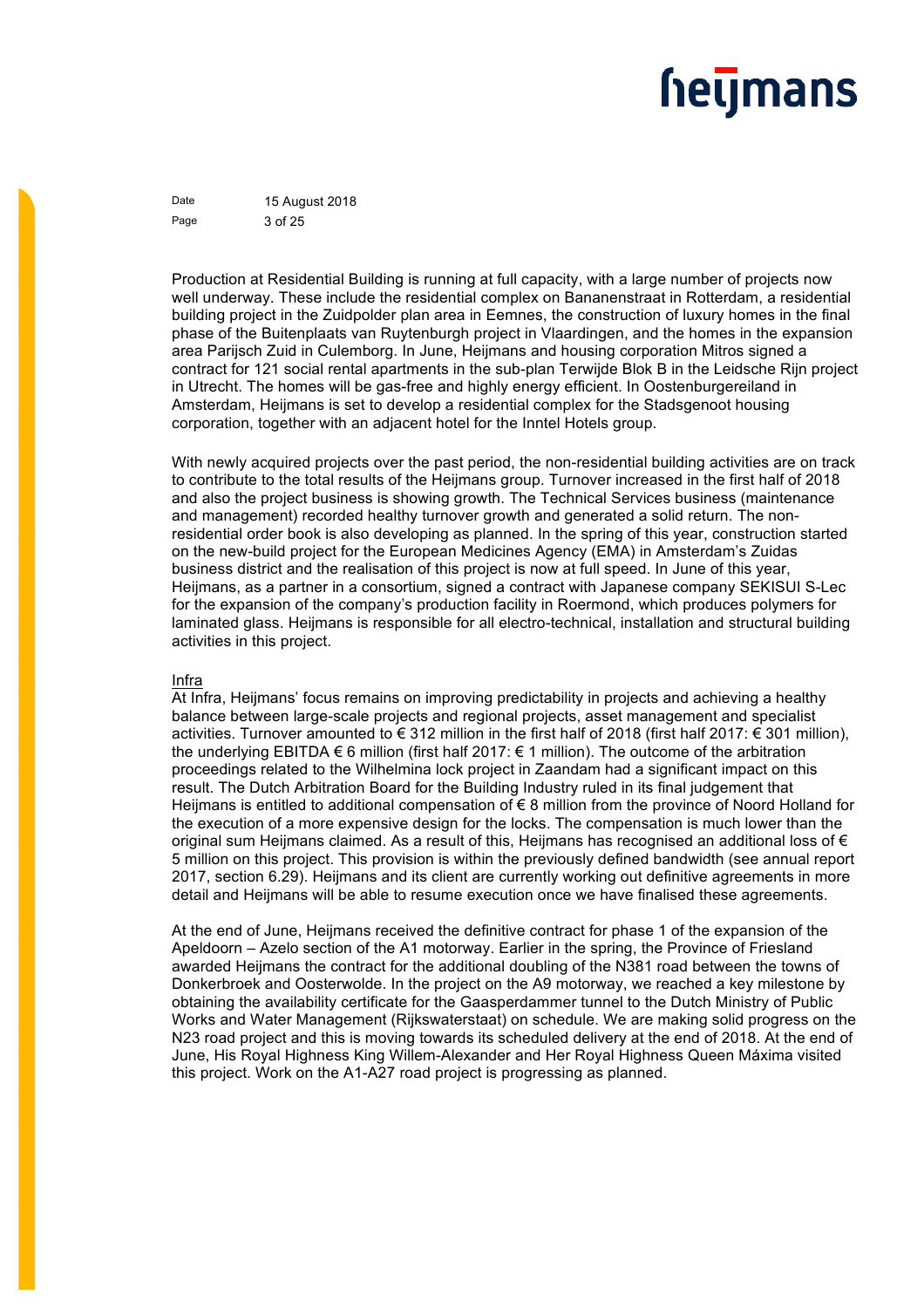Date 15 August 2018 Page 4 of 25

### **Financial results**

### Revenue

Revenue amounted to  $\epsilon$  780 million in the first half of 2018, higher than last year (first half 2017:  $\epsilon$ 646 million). Turnover increased in all segments, with growth most marked in the housing market which benefited both the property development and residential building activities.

| $x 1 \in \text{million}$                                  | H1 2018                          | H1 2017                | 2017                   |
|-----------------------------------------------------------|----------------------------------|------------------------|------------------------|
| <b>Revenues Netherlands</b>                               | 780                              | 646                    | 1.402                  |
| Property development                                      | 13                               | 8                      | 20                     |
| Residential                                               | 6                                | $\overline{c}$         | $\sqrt{5}$             |
| Non-residential<br><b>Building &amp; Technology</b>       | $\overline{0}$<br>6              | $-1$<br>$\mathbf{1}$   | $\frac{-6}{2}$<br>$-1$ |
| Infra                                                     | 6                                | 1                      | 16                     |
| Corporate/other<br><b>Underlying EBITDA Netherlands</b>   | $-5$<br>20                       | $-1$<br>$\overline{9}$ | $-5$<br>30             |
| Correction operating result joint ventures                | $\overline{0}$                   | 11                     | 14                     |
| Write down on property assets<br>Restructuring costs      | $\blacksquare$<br>$\overline{0}$ | $-3$<br>$-4$           | $-6$<br>$-8$           |
| Soil remediation                                          |                                  |                        | $-3$                   |
| <b>EBITDA Netherlands</b>                                 | 19                               | 13                     | 27                     |
| Depreciation/amortisation Netherlands                     | -6                               | $-6$                   | $-13$                  |
| <b>Operating result Netherlands</b>                       | 13                               | $\overline{7}$         | 14                     |
| Operating result discontinued operations incl. bookresult |                                  | 31                     | 31                     |
| <b>Operating result</b>                                   | 13                               | 38                     | 45                     |
| <b>Financial results</b>                                  | $-5$<br>$\overline{0}$           | $-4$<br>$-11$          | $-8$<br>$-15$          |
| Share of profit of associates and joint ventures          |                                  |                        |                        |
| <b>Result before tax</b>                                  | 8                                | 23                     | 22                     |
| Income tax                                                | $\overline{0}$                   | $-3$                   | $-2$                   |
| <b>Result after tax</b>                                   | 8                                | 20                     | 20                     |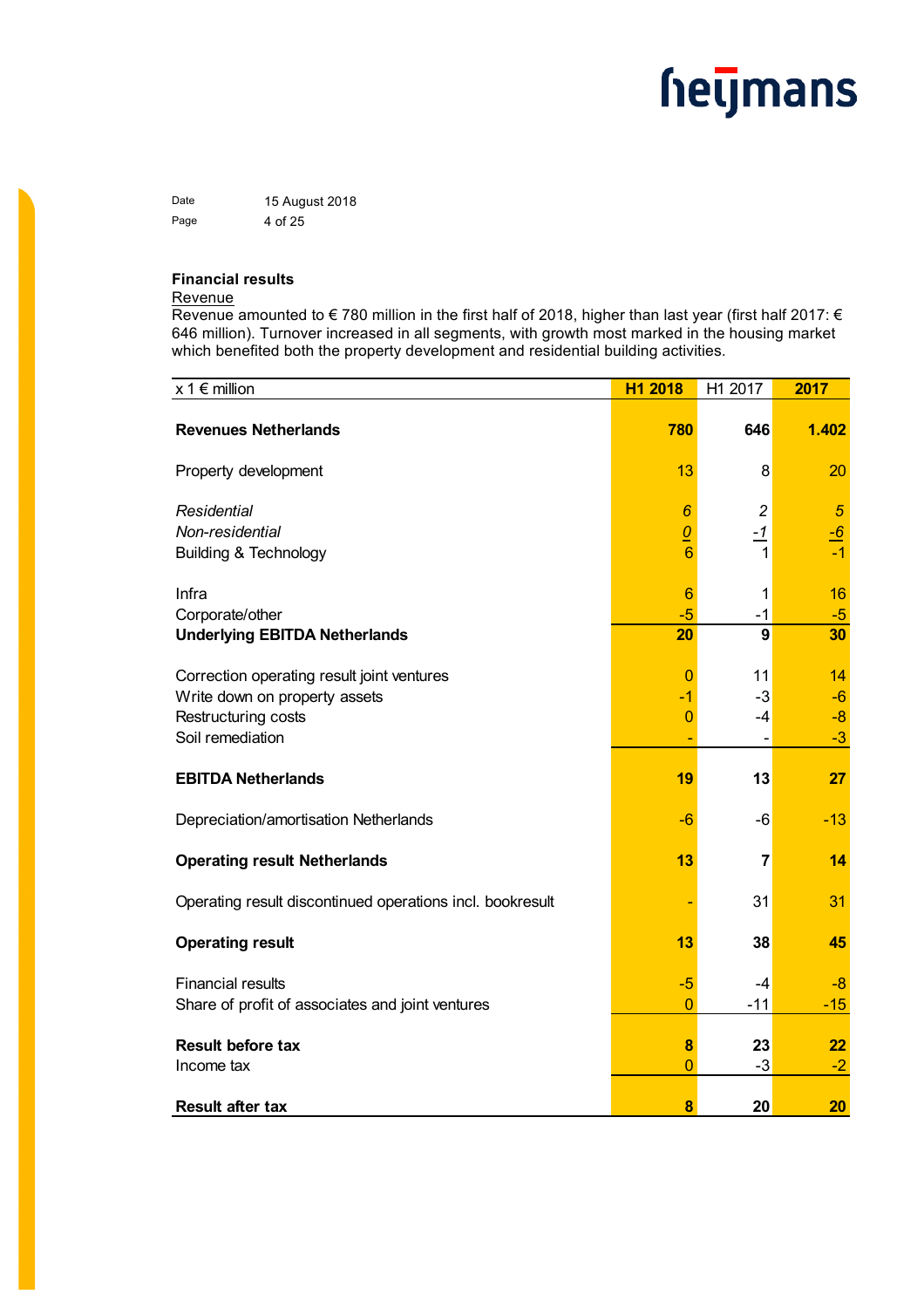Date 15 August 2018 Page 5 of 25

### Underlying EBITDA

Underlying EBITDA continued to improve in the first half of 2018 and increased to € 20 million (first half 2017: € 9 million). Property Development (underlying EBITDA € 13 million) and Building & Technology (underlying EBITDA € 6 million) made the largest contribution to this growth.

### Net profit

Net profit amounted to €8 million in the first half of 2018, an improvement compared to the same period last year (first half 2017: a loss of € 9 million from continued operations, excluding the proceeds from the sale of foreign operations).

This translates into earnings per share after taxes of  $\epsilon$  0.39.

### Capital position, net debt and financing

At the end of June 2018, net debt stood at € 14 million (end-June 2017: € 45 million). Heijmans continues to focus on strict working capital management and cash management, as a foundation for healthy operations and continued debt reduction. As a whole, pre-financing is sound. Solvency amounted to 24% at end-June 2018. Heijmans aims to further de-risk the company, with the focus on a selective acquisition policy, project control focused on increasing the predictability of projects and the controlled completion of previously acquired high-risk projects. The reinsurance of the pension claims of Stichting Pensioenfonds Heijmans N.V. with Zwitserleven has also contributed to a further de-risking of the company. In addition to reducing risks, this offers Heijmans and the 2,200 participants in the pension fund the certainty of a future-proof and affordable pension scheme. The reinsurance of these claims had a negative impact on Heijmans' equity and a negative impact of approximately 2%-point on the company's solvency. This was taken into account in the determination of the new financing covenants.

The implementation of IFRS 15 'Revenues from contracts with clients' resulted in a 2%-point drop in solvency, due to an increase in the balance sheet totals. The implementation of IFRS 15 had only a very limited further impact on the financial results, as did the implementation of IFRS 9 'Financial Instruments'. The changes in IFRS standards have no impact on the calculation of the covenant ratios. See section 8.3.1 of the addenda to this press release for a detailed explanation of IFRS 15 and IFRS 9.

Based on the progress made in the recovery of our profitability and debt reduction, in the spring of this year Heijmans was able to renew the financing agreements closed in February 2017 to arrive at long-term financing. In May of this year, Heijmans and its banking syndicate, comprising ABN Amro, ING, KBC and Rabobank, reached agreement on an extension of its financing facility through to 1 July 2022 with improved terms. At Heijmans' request, the total commitment was reduced by € 12 million to € 144 million and will be reduced to € 121 million in the period through to 30 June 2019. This is related to KBC's full exit from the syndicate. In effect, the reduction of  $\epsilon$  12 million means that KBC's first two repayment instalments, which were originally planned for the second half of 2018, have been repaid earlier. There were no changes to the security package. The interest rate margin has been improved and a number of performance-related agreements have been made that could result in further phased improvements in this margin.

The Interest Cover Ratio (>4) and Leverage Ratio (<3) remain unchanged. Heijmans met these amply in mid-2018. The Average Leverage Ratio has been adjusted downward to a maximum of 1.5 from the previous 2.5 through Q1 2019 and a maximum of 1.0 in the subsequent quarters. At end-Q2, the Average Leverage Ratio stood at 0.3.

A new addition to the agreements is the Solvency Ratio, under which the Guaranteed capital must be at least 20% of the balance sheet total in 2018 and 2019, and at least 22.5% in the subsequent years. This ratio is only assessed at year-end.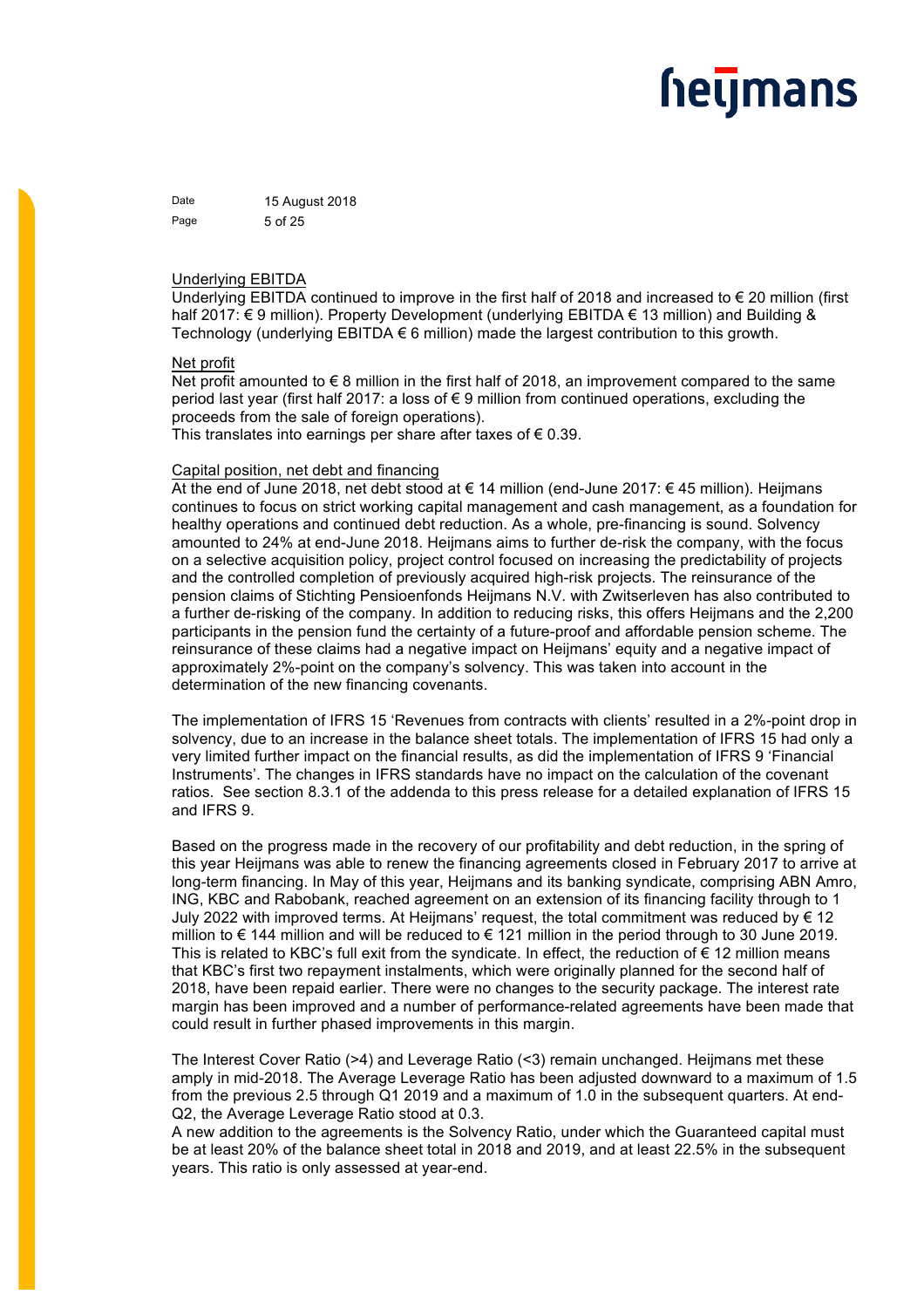Date 15 August 2018 Page 6 of 25

### Order book

The order book amounted to a healthy level of  $\in$  2.2 billion at end-June 2018 (end 2017:  $\in$  1.9 billion). The order book increased across the board, especially at Infra and Building & Technology. The largest contribution to the order book came from the A1 Apeldoorn – Azelo and N280 Roermond projects at Infra, and the non-residential building projects EMA and Laan op Zuid in Rotterdam.

#### **Outlook**

Heijmans is well on track to record a solid performance for the full-year 2018, with every business unit contributing to a positive result and a further improvement in the net debt position. Heijmans expects growth in almost all segments. The biggest challenge at Property Development will be filling its pipeline. Building & Technology is growing and is focused on achieving a healthy balance between taking advantage of market potential and safeguarding controlled growth, returns and the quality of the organisation. At Infra, the focus is on continued improvement of predictability, risk management and a healthy balance in the projects, with the aim of achieving stable growth.

#### **Trading update**

On 31 October of this year, Heijmans will publish a trading update before the opening of the stock exchange.

### **About Heijmans**

Heijmans is a listed company that combines activities related to property development, building & technology, roads and civil engineering in the areas living, working and connecting. Our constant focus on quality improvements, innovation and integrated solutions enables us to generate added value for our clients. Heijmans realises projects for private consumers, companies and public sector bodies, and together we are building the spatial contours of tomorrow. You will find additional information at our website: www.heijmans.nl.

*For more information / not for publication:* 

**Media**  Marieke Swinkels-Verstappen Communications +31 73 543 52 17 mswinkels-verstappen@heijmans.nl

**Analysts** Guido Peters Investor Relations + 31 73 543 52 17 gpeters@heijmans.nl

*This press release is published in both Dutch and English. In the case of differences between the Dutch and the English version, the former shall prevail.*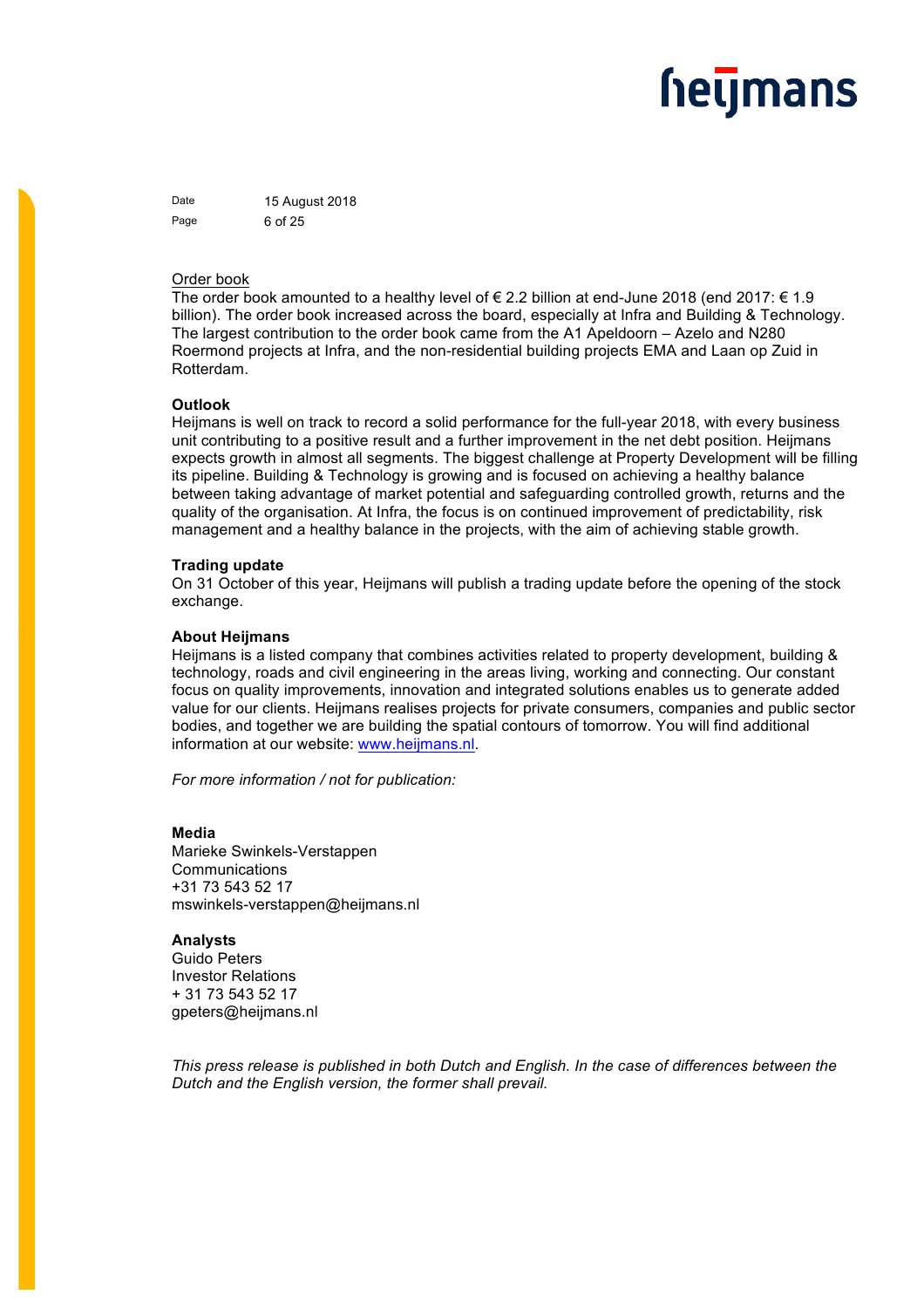Date 15 August 2018 Page 7 of 25

### **Addenda to the Heijmans N.V. 2018 first half results press release**

- 1. Developments per activity
- 2. Condensed consolidated statement of profit or loss
- 3a. Consolidated statement of comprehensive income
- 3b. Consolidated statement of changes in equity
- 4. Condensed consolidated statement of financial position
- 5. Condensed consolidated statement of cash flows
- 6. Information by segment
- 7. Covenants
- 8. Selected notes
- 9. Statement from the Executive Board

*The financial statements included in this press release have not been audited.*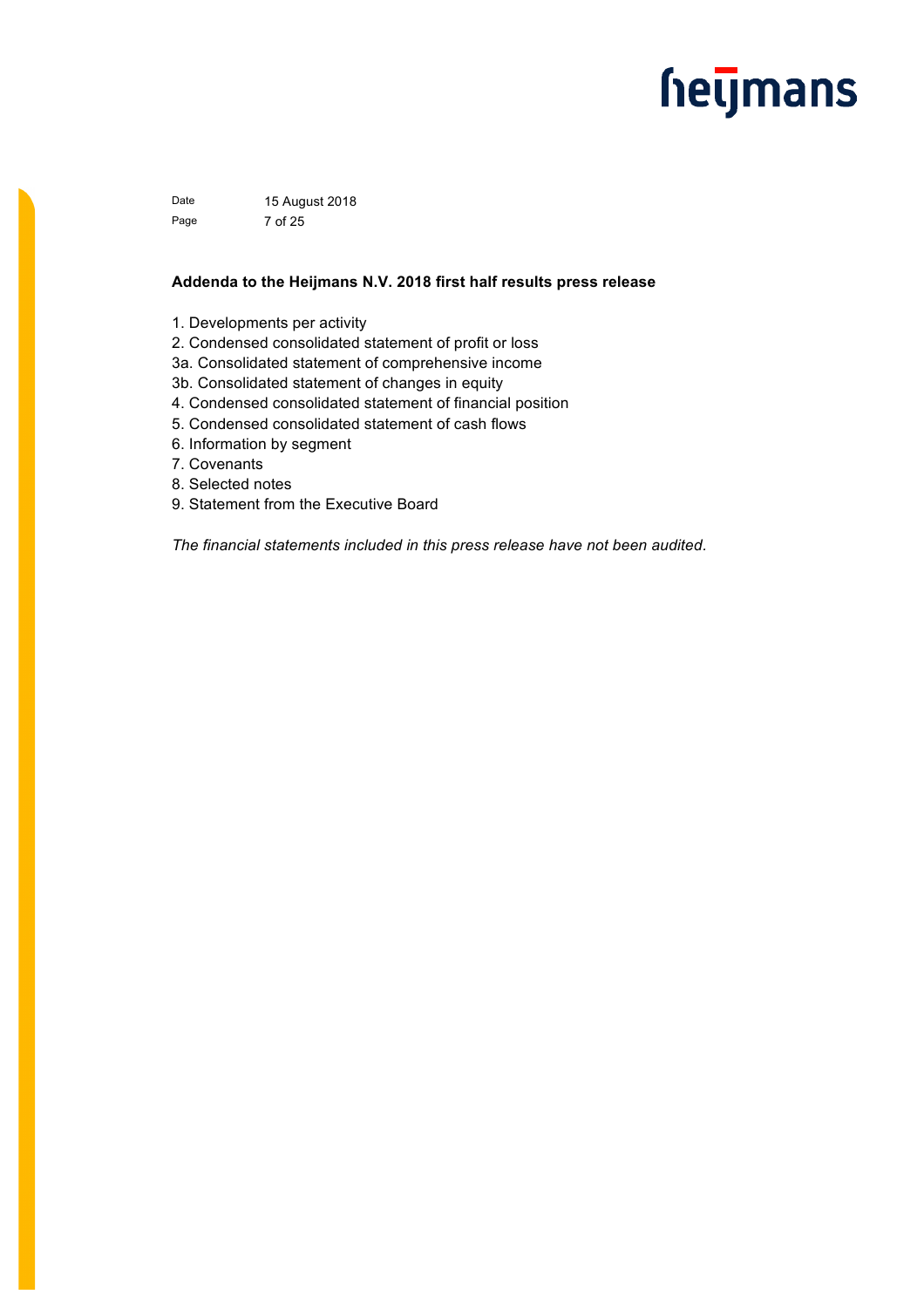Date 15 August 2018 Page 8 of 25

### **1. Developments per activity**

### **Property development**

|                          |                     |                     |      | Variance  |
|--------------------------|---------------------|---------------------|------|-----------|
| $x \in 1$ million        | H <sub>1</sub> 2018 | H <sub>1</sub> 2017 | 2017 | 2018-2017 |
| Revenues                 | 245                 | 186                 | 391  | 32%       |
| Underlying EBITDA        | 13                  | 8                   | 20   |           |
| Underlying EBITDA margin | 5.3%                | 4.3%                | 5.1% |           |
| Order book               | 451                 | 305                 | 420  |           |

### **Building & Technology**

|                                           |                     |                     |         | Variance  |
|-------------------------------------------|---------------------|---------------------|---------|-----------|
| $x \in 1$ million                         | H <sub>1</sub> 2018 | H <sub>1</sub> 2017 | 2017    | 2018-2017 |
| Revenues - Residential                    | 213                 | 139                 | 297     |           |
| Revenues - Non-Residential                | 136                 | 118                 | 240     |           |
| Revenues - Building & Technology          | 349                 | 257                 | 537     | 36%       |
|                                           |                     |                     |         |           |
| Underlying EBITDA - Residential           | 6                   | 2                   | 5       |           |
| Underlying EBITDA - Non-Residential       | 0                   | $-1$                | $-6$    |           |
| Underlying EBITDA - Building & Technology | 6                   |                     | -1      |           |
| Underlying EBITDA margin                  | 1,7%                | $0.4\%$             | $-0.2%$ |           |
|                                           |                     |                     |         |           |
| Order book                                | 1.205               | 1.098               | 1.024   |           |

### **Infra**

|                          |                     |                     |      | Variance  |
|--------------------------|---------------------|---------------------|------|-----------|
| $x \in 1$ million        | H <sub>1</sub> 2018 | H <sub>1</sub> 2017 | 2017 | 2018-2017 |
| Revenues                 | 312                 | 301                 | 680  | $4\%$     |
| Underlying EBITDA        | 6                   |                     | 16   |           |
| Underlying EBITDA margin | 1.9%                | $0.3\%$             | 2.4% |           |
| Order book               | 953                 | 987                 | 814  |           |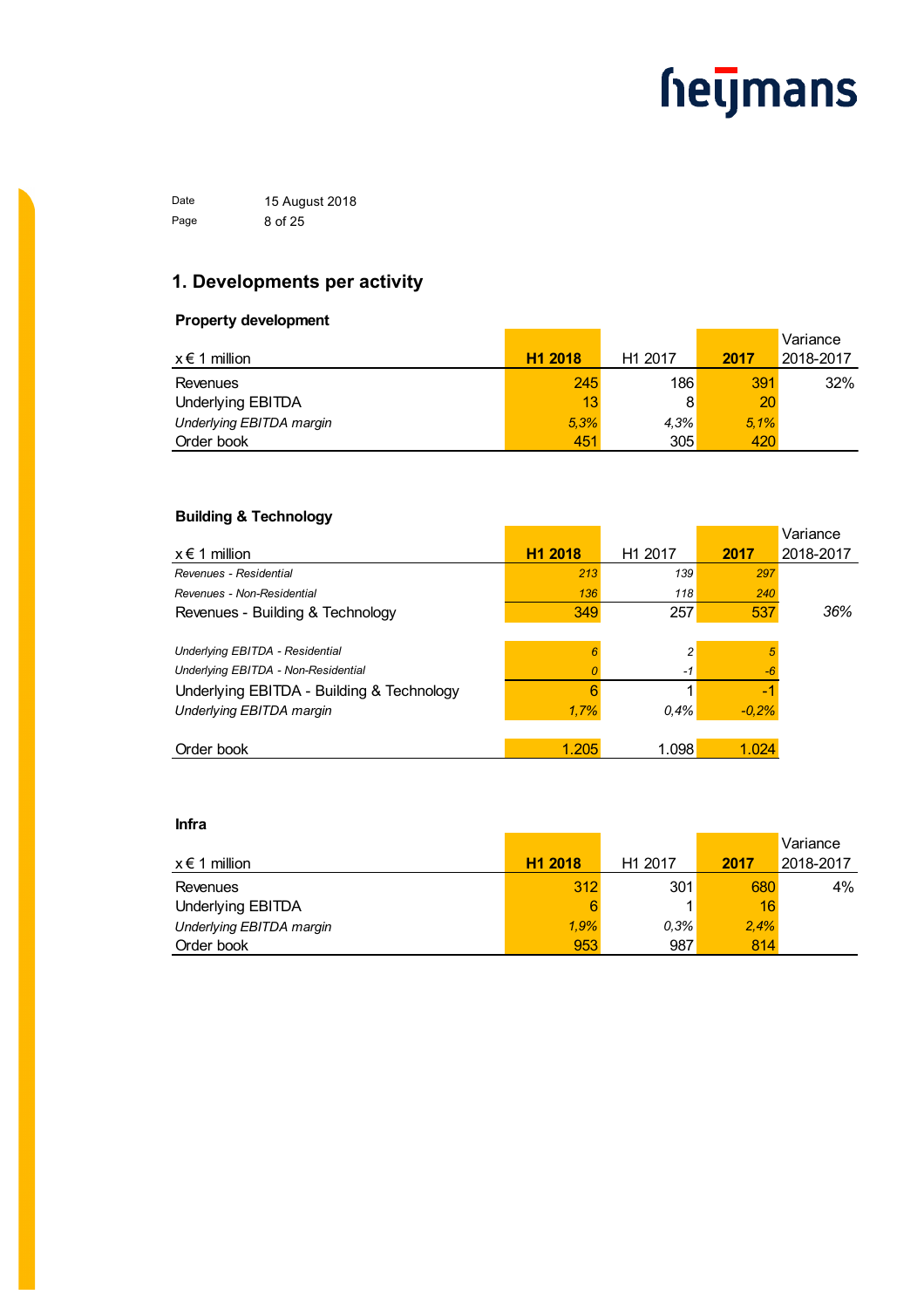### Date 15 August 2018 Page 9 of 25

### **2. Consolidated Income Statement** (x € 1 million)

| ,                                                                    |                                      |                         |                            |             |                         |                            |               |  |
|----------------------------------------------------------------------|--------------------------------------|-------------------------|----------------------------|-------------|-------------------------|----------------------------|---------------|--|
|                                                                      | Six months to 30<br><b>June 2018</b> |                         | Six months to 30 June 2017 |             |                         | Full 2017                  |               |  |
|                                                                      | <b>Continued</b><br>operations       | Continued<br>operations | Discontinued<br>operations | Total       | Continued<br>operations | Discontinued<br>operations | Total         |  |
| Revenues                                                             | 780                                  | 646                     | 85                         | 731         | 1.402                   | 85                         | 1.487         |  |
| Gross profit                                                         | 74                                   | 66                      |                            | 73          | 137                     | 7                          | 144           |  |
| <b>Operating result</b>                                              | 13                                   | 7                       | 31                         | 38          | 14                      | 31                         | 45            |  |
| Financial result<br>Share of profit of joint ventures and associates | $-5$<br>r                            | -4<br>$-11$             | $\Omega$<br>$\Omega$       | -4<br>$-11$ | $-8$<br>$-15$           | $\mathbf 0$<br>$\Omega$    | $-8$<br>$-15$ |  |
| <b>Result before tax</b>                                             | 8                                    | -8                      | 31                         | 23          | -9                      | 31                         | 22            |  |
| 8.9<br>Income tax                                                    |                                      | $-1$                    | $-2$                       | $-3$        | ŋ                       | $-2$                       | $-2$          |  |
| <b>Result after tax</b>                                              | 8                                    | -9                      | 29                         | 20          | -9                      | 29                         | 20            |  |
| Earnings per share (in $\epsilon$ ):                                 |                                      |                         |                            |             |                         |                            |               |  |
| Basic earnings per share                                             | 0,39                                 | $-0,47$                 | 1,39                       | 0,92        | $-0,44$                 | 1,35                       | 0,91          |  |
| Diluted earnings per share                                           | 0,39                                 | $-0,47$                 | 1,39                       | 0,92        | $-0,44$                 | 1,35                       | 0,91          |  |

The result after tax is entirely attributable to shareholders.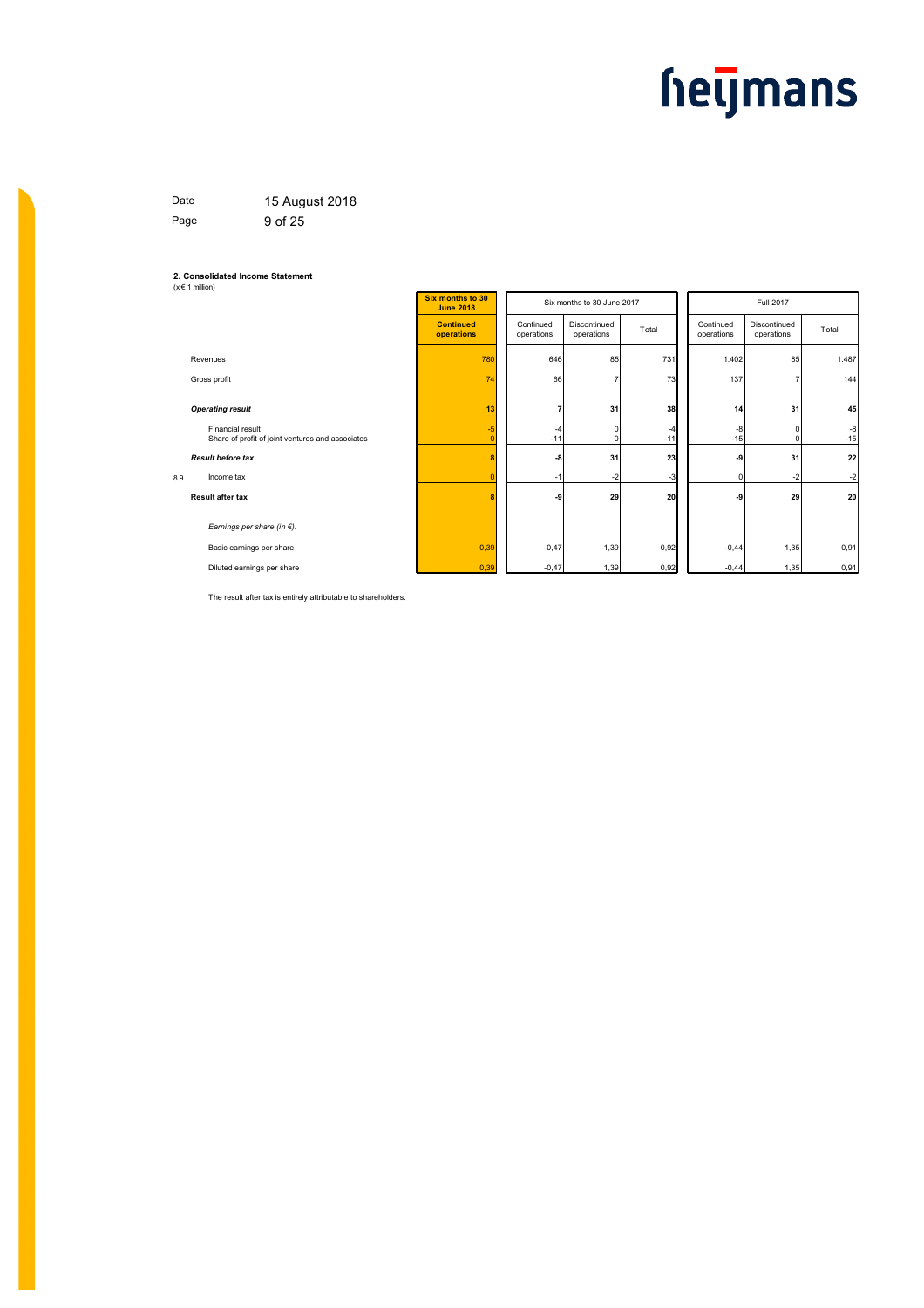| Date | 15 August 2018 |
|------|----------------|
| Page | 10 of 25       |

#### **3a. Consolidated statement of comprehensive income**

x € 1 million

|                                                                                                           | 30 June 2018 | 30 June 2017 | Full 2017 |
|-----------------------------------------------------------------------------------------------------------|--------------|--------------|-----------|
| <b>Result after tax</b>                                                                                   | 8            | 20           | 20        |
| Other comprehensive income that is never reclassified to the statement of<br>profit or loss:              |              |              |           |
| Changes in actuarial results on defined benefit plans<br>8.5                                              | $-31$        | 0            | 0         |
| Tax-effect of other comprehensive income that is never reclassified to<br>the statement of profit or loss | 8            |              |           |
| Other comprehensive income (after tax)                                                                    | $-23$        | 0            | 0         |
| Total comprehensive income                                                                                | $-15$        |              | 20<br>20  |

The total comprehensive income is entirely attributable to shareholders.

### **3b. Consolidated statement of changes in equity**

|         | 2018                                                          | Paid-up and<br>called-up<br>share | premium<br>reserve | Share Reserve for<br>actuarial<br>results | Retained<br>earnings | <b>Result for</b><br>the year<br>after tax | <b>Total</b><br>equity |
|---------|---------------------------------------------------------------|-----------------------------------|--------------------|-------------------------------------------|----------------------|--------------------------------------------|------------------------|
|         | Balance at 31 December 2017                                   | $6\phantom{1}$                    | 243                | $-28$                                     | $-79$                | 20                                         | 162                    |
| 8.3.1.2 | Adjustment IFRS 15                                            |                                   |                    |                                           | $-2$                 |                                            | $-2$                   |
|         | Balance at 1 January 2018                                     | 6                                 | 243                | $-28$                                     | $-81$                | 20                                         | 160                    |
|         | Result after tax                                              |                                   |                    |                                           |                      | 8                                          | $\boldsymbol{8}$       |
| 8.5     | Other comprehensive income                                    |                                   |                    | $-23$                                     |                      |                                            | $-23$                  |
|         | Comprehensive income for the reporting period                 | $\overline{0}$                    | $\overline{0}$     | $-23$                                     | $\overline{0}$       | 8                                          | $-15$                  |
|         | Result appropriation 2017<br>Transferred to retained earnings |                                   |                    |                                           | 20                   | $-20$                                      | $\overline{0}$         |
|         | Balance at 30 June 2018                                       | 6                                 | 243                | $-51$                                     | $-61$                | 8                                          | 145                    |
|         | 2017                                                          | Paid-up and<br>called-up<br>share | premium<br>reserve | Share Reserve for<br>actuarial<br>results | Retained<br>earnings | Result for<br>the year<br>after tax        | Total<br>equity        |
|         | Balance at 31 December 2016                                   | 6                                 | 243                | $-28$                                     | 31                   | $-110$                                     | 142                    |
|         | Result after tax                                              |                                   |                    |                                           |                      | 20                                         | 20                     |
|         | Other comprehensive income                                    |                                   |                    | $\mathbf 0$                               |                      |                                            | $\Omega$               |
|         | Comprehensive income for the reporting period                 | $\pmb{0}$                         | $\pmb{0}$          | 0                                         | 0                    | 20                                         | 20                     |
|         | Result appropriation 2016<br>Transferred to retained earnings |                                   |                    |                                           | $-110$               | 110                                        | 0                      |
|         | Balance at 30 June 2017                                       | 6                                 | 243                | $-28$                                     | $-79$                | 20                                         | 162                    |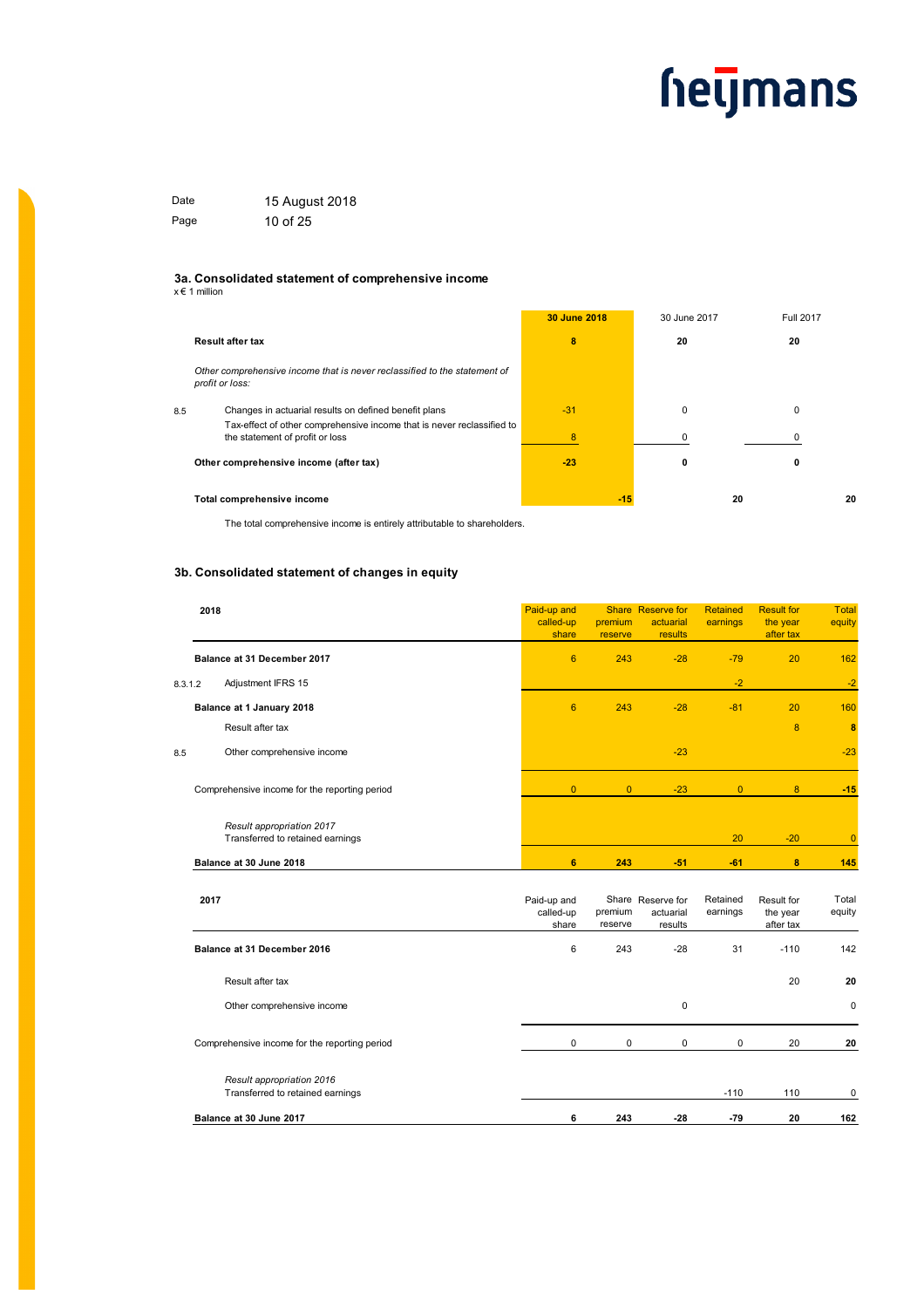| Date | 15 August 2018 |
|------|----------------|
| Page | 11 of 25       |

#### 4. Condensed consolidated statement of financial position

#### x € 1 million

| <b>ASSETS</b> |                                                                | 30 June 2018 |     | 31 December 2017 |     | 30 June 2017 |     |
|---------------|----------------------------------------------------------------|--------------|-----|------------------|-----|--------------|-----|
|               | <b>Non-current assets</b>                                      |              |     |                  |     |              |     |
|               | Property, plant and equipment                                  | 44           |     | 47               |     | 50           |     |
|               | Intangible assets                                              | 79           |     | 80               |     | 81           |     |
|               | Joint ventures and associates                                  | 66           |     | 66               |     | 69           |     |
|               | Employee related receivable                                    | ÷.           |     | 30               |     | 30           |     |
|               | Other fixed assets                                             | 63           |     | 59               |     | 64           |     |
|               |                                                                |              | 252 |                  | 282 |              | 294 |
|               | <b>Current assets</b>                                          |              |     |                  |     |              |     |
|               | Strategic land portfolio                                       | 143          |     | 150              |     | 147          |     |
|               | Residential properties in preparation or under construction    | 44           |     | 27               |     | 41           |     |
|               | Other inventory                                                | 11           |     | 10               |     | 11           |     |
|               | Construction work in progress                                  | 82           |     | 61               |     | 82           |     |
|               | Trade and other receivables                                    | 214          |     | 167              |     | 151          |     |
|               | Cash and cash equivalents                                      | 48           |     | 74               |     | 50           |     |
|               |                                                                |              | 542 |                  | 489 |              | 482 |
|               | <b>Total assets</b>                                            |              | 794 |                  | 771 |              | 776 |
|               |                                                                |              |     |                  |     |              |     |
|               | <b>EQUITY AND LIABILITIES</b>                                  | 30 June 2018 |     | 31 December 2017 |     | 30 June 2017 |     |
| Equity        |                                                                |              | 145 |                  | 162 |              | 162 |
|               | <b>Non-current liabilities</b>                                 |              |     |                  |     |              |     |
|               | Interest-bearing <sup>1</sup>                                  | 53           |     | 54               |     | 83           |     |
|               | Non-interest-bearing                                           | 21           |     | 18               |     | 20           |     |
|               |                                                                |              |     |                  |     |              |     |
|               | <b>Current liabilities</b>                                     |              | 74  |                  | 72  |              | 103 |
|               |                                                                |              |     |                  |     |              |     |
|               | Interest-bearing loans and other current financing liabilities | 9            |     | 6                |     | 12           |     |
|               | Trade and other payables                                       | 366          |     | 378              |     | 331          |     |
|               | Construction work in progress                                  | 155          |     | 129              |     | 137          |     |
| 8.3.1.2       | Provisions <sup>3</sup>                                        | 42           |     | 22               |     | 27           |     |
|               | Other                                                          | 3            |     | $\overline{c}$   |     | 4            |     |
|               |                                                                |              | 575 |                  | 537 |              | 511 |
|               | <b>Total equity and liabilities</b>                            |              | 794 |                  | 771 |              | 776 |
|               |                                                                |              |     |                  |     |              |     |
|               | Solvency rate based on guarantee capital <sup>2</sup>          |              | 24% |                  | 27% |              | 27% |

1. Non-current interest-bearing liabilities includes € 45 million cumulative preference shares

2. Guarantee capital is defined as equity plus cumulative preference shares.<br>3. Provisions have increased compared to end of 2017 chiefly due to the reclassification of proviors for loss which were included in work in prog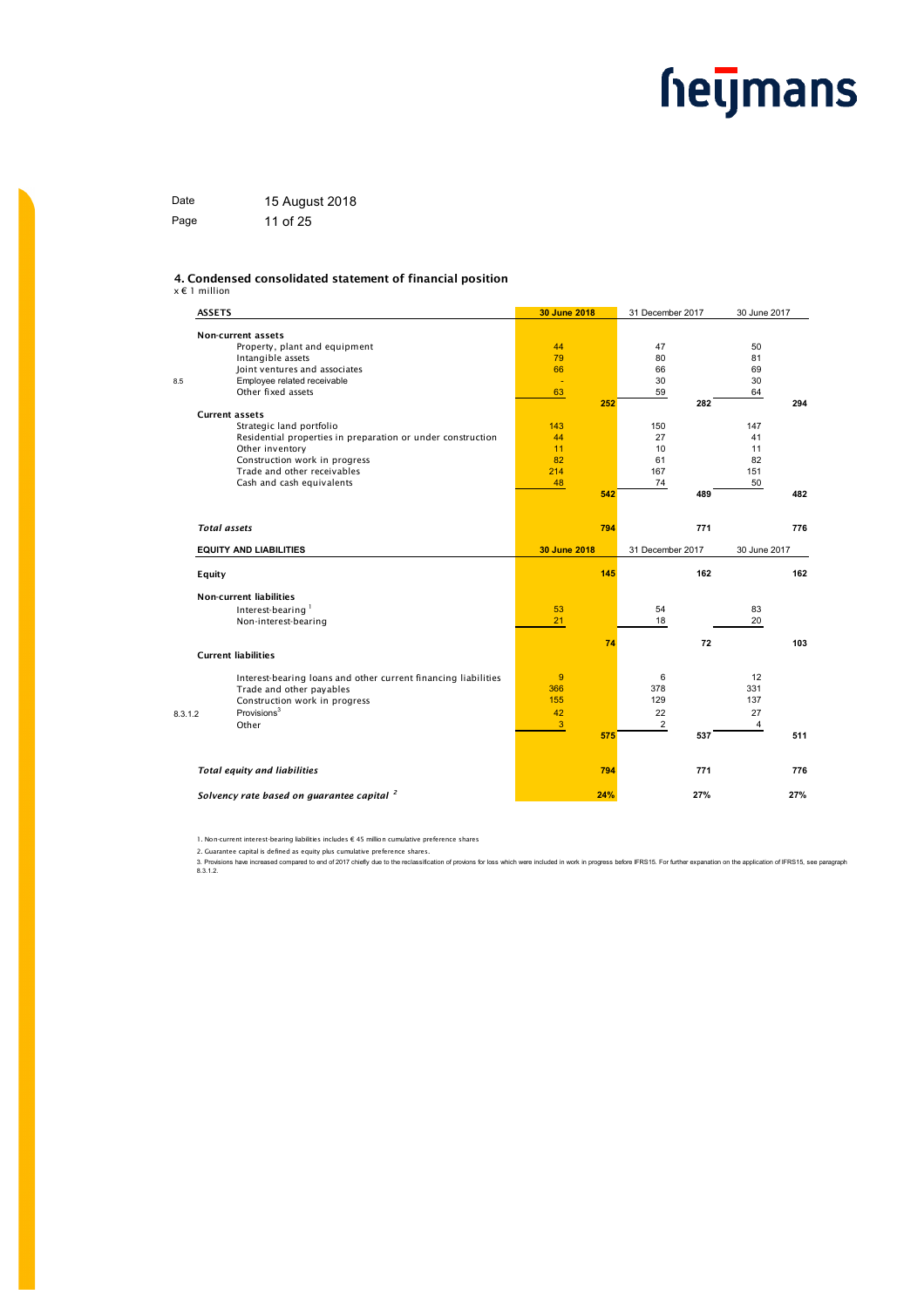Date 15 August 2018 Page 12 of 25

#### **5. Condensed consolidated statement of cash flow**

 $(x \in 1$  million)

|                                                                            | <b>YTD June 2018</b> | <b>YTD June 2017**</b> | FY 2017        |  |
|----------------------------------------------------------------------------|----------------------|------------------------|----------------|--|
|                                                                            |                      |                        |                |  |
| Operating result                                                           | 13                   | 38                     | 45             |  |
| Adjusted for:                                                              |                      |                        |                |  |
| Depreciation of property, plant and equipment                              | 5                    | 6                      | 12             |  |
| Amortisation of intangible assets                                          | $\overline{1}$       |                        | $\overline{2}$ |  |
| Bookresult on sale of subsidiaries                                         |                      | $-31$                  | $-31$          |  |
| Adj. valuation of property investments and land portfolios, excl. JV's     | 1                    | 3                      | 5              |  |
| Change in working capital                                                  | $-38$                | -46                    | -1             |  |
| Cash flow from operating activities before interest and tax                | $-18$                | $-29$                  | 32             |  |
| Interest paid/received                                                     | -5                   | $-7$                   | -9             |  |
| Tax expense paid                                                           |                      | 0                      | $-2$           |  |
|                                                                            |                      |                        |                |  |
| Cash flow from operating activities                                        | $-23$                | $-36$                  | 21             |  |
| Cash flow from investment activities*                                      | -5                   | 90                     | 91             |  |
| Cash flow from financing activities                                        |                      | $-82$                  | $-116$         |  |
| Net cash flow in the period                                                | $-26$                | $-28$                  | $-4$           |  |
| Cash and cash equivalents at 1 January                                     | 74                   | 30                     | 30             |  |
| Reclassification cash and cash equivalents related to assets held for sale |                      | 48                     | 48             |  |
| Cash and cash equivalents at the end of the period                         | 48                   | 50                     | 74             |  |
|                                                                            |                      |                        |                |  |

\* In the cash flow from investment activities YTD June 2017 and FY 2017 a net profit in cash of approx. € 97 million has been included related to the sale of discontinued operations. See paragraph 8.10 for further explantion of the cash flow from discontinued operations. \*\* The cash flow YTD June 2017 has been adjusted, see paragraph 8.10.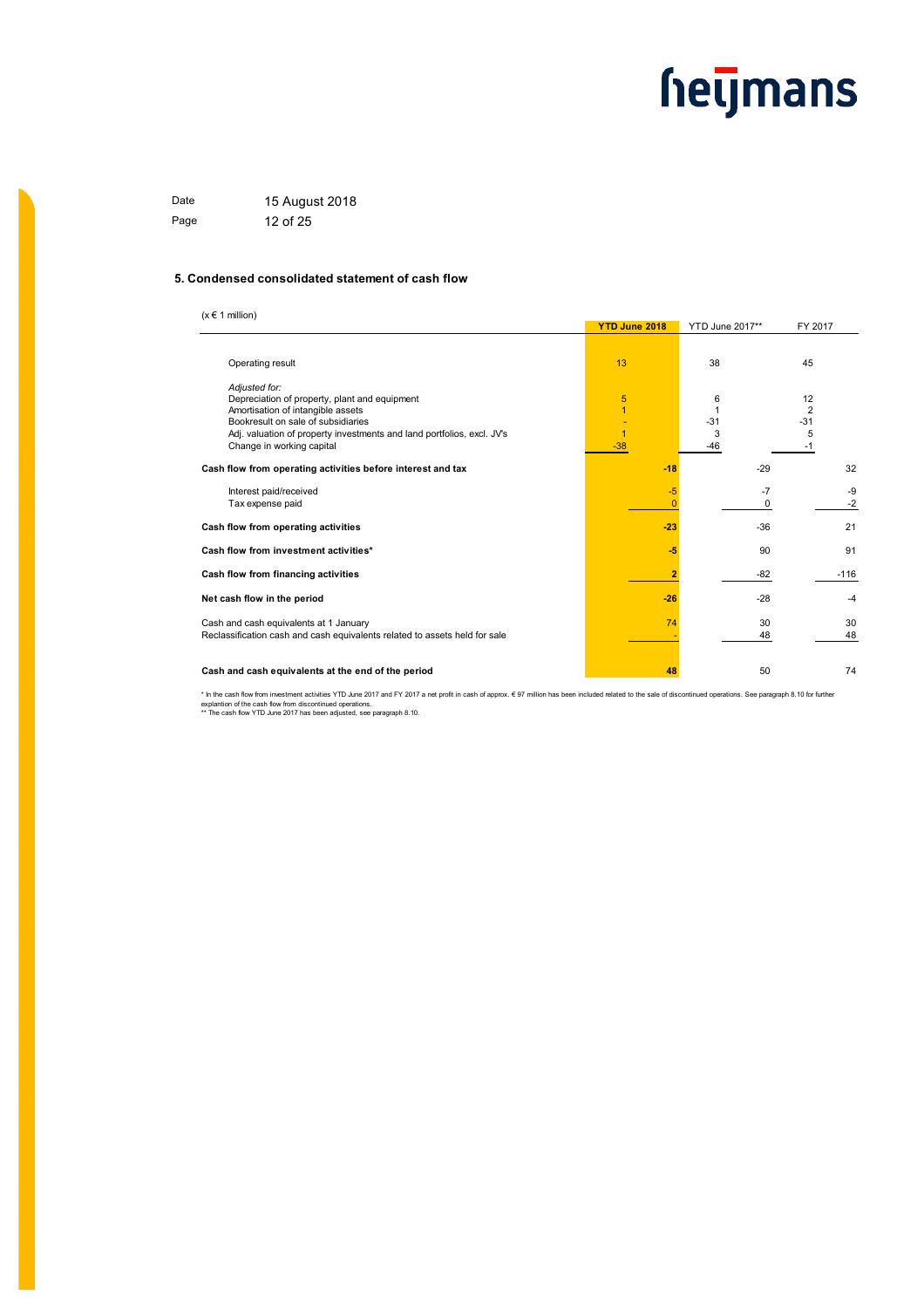Date 15 August 2018 Page 13 of 25

#### **6. Information by segment**

**Summary income statement by segment**

| $x \in 1$ million                                              | Property    |                    | Non-        | <b>Building &amp;</b> |       | Other/       | Total<br>continued     |
|----------------------------------------------------------------|-------------|--------------------|-------------|-----------------------|-------|--------------|------------------------|
|                                                                | development | <b>Residential</b> | residential | <b>Technology</b>     | Infra | eliminations | operations             |
| 1st half 2018                                                  |             |                    |             |                       |       |              |                        |
| Third parties                                                  | 245         | 98                 | 133         | 231                   | 302   |              | 780                    |
| Intercompany                                                   |             | 115                | 3           | 118                   | 10    | $-128$       | $\vert 0 \vert$        |
| <b>Total Revenue</b>                                           | 245         | 213                | 136         | 349                   | 312   | $-126$       | 780                    |
| <b>Operating result</b>                                        | 10          | 6                  | $-1$        | 5                     | 6     | $-8$         | 13                     |
| Net financing costs<br>Result of joint ventures and associates |             |                    |             |                       |       |              | $-5$<br>$\overline{0}$ |
| Result before tax                                              |             |                    |             |                       |       |              | 8                      |
| Tax result                                                     |             |                    |             |                       |       |              | $\overline{0}$         |
| Result after tax                                               |             |                    |             |                       |       |              | 8                      |
| Operating result as percentage of revenues                     | 4,1%        | 2,8%               | $-0,7%$     | 1,4%                  | 1,9%  |              | 1,7%                   |

| $x \in 1$ million                                              | Property<br>development | Residential    | Non-<br>residential | Building &<br>Technology | Infra | Other/<br>eliminations | Total<br>continued<br>operations | Discontinued<br>operations | Total            |
|----------------------------------------------------------------|-------------------------|----------------|---------------------|--------------------------|-------|------------------------|----------------------------------|----------------------------|------------------|
| 1st half 2017                                                  |                         |                |                     |                          |       |                        |                                  |                            |                  |
| Third parties<br>Intercompany                                  | 186                     | 46<br>93       | 115<br>3            | 161<br>96                | 297   | 2<br>$-100$            | 646<br>$\Omega$                  | 85                         | 731<br>$\Omega$  |
| <b>Total Revenue</b>                                           | 186                     | 139            | 118                 | 257                      | 301   | -98                    | 646                              | 85                         | 731              |
| <b>Operating result</b>                                        | 5                       | $\overline{2}$ | -4                  | $-2$                     | 10    | -6                     | 7                                | 31                         | 38               |
| Net financing costs<br>Result of joint ventures and associates |                         |                |                     |                          |       |                        | -4<br>$-11$                      | 0                          | $-11$            |
| Result before tax<br>Tax result<br>Result after tax            |                         |                |                     |                          |       |                        | -8<br>$-1$<br>-9                 | 31<br>-2<br>29             | 23<br>$-3$<br>20 |
| Operating result as percentage of revenues                     | 2,7%                    | 1,4%           | $-3,4%$             | $-0.8%$                  | 3,3%  |                        | 1,1%                             | 36,5%                      | 5,2%             |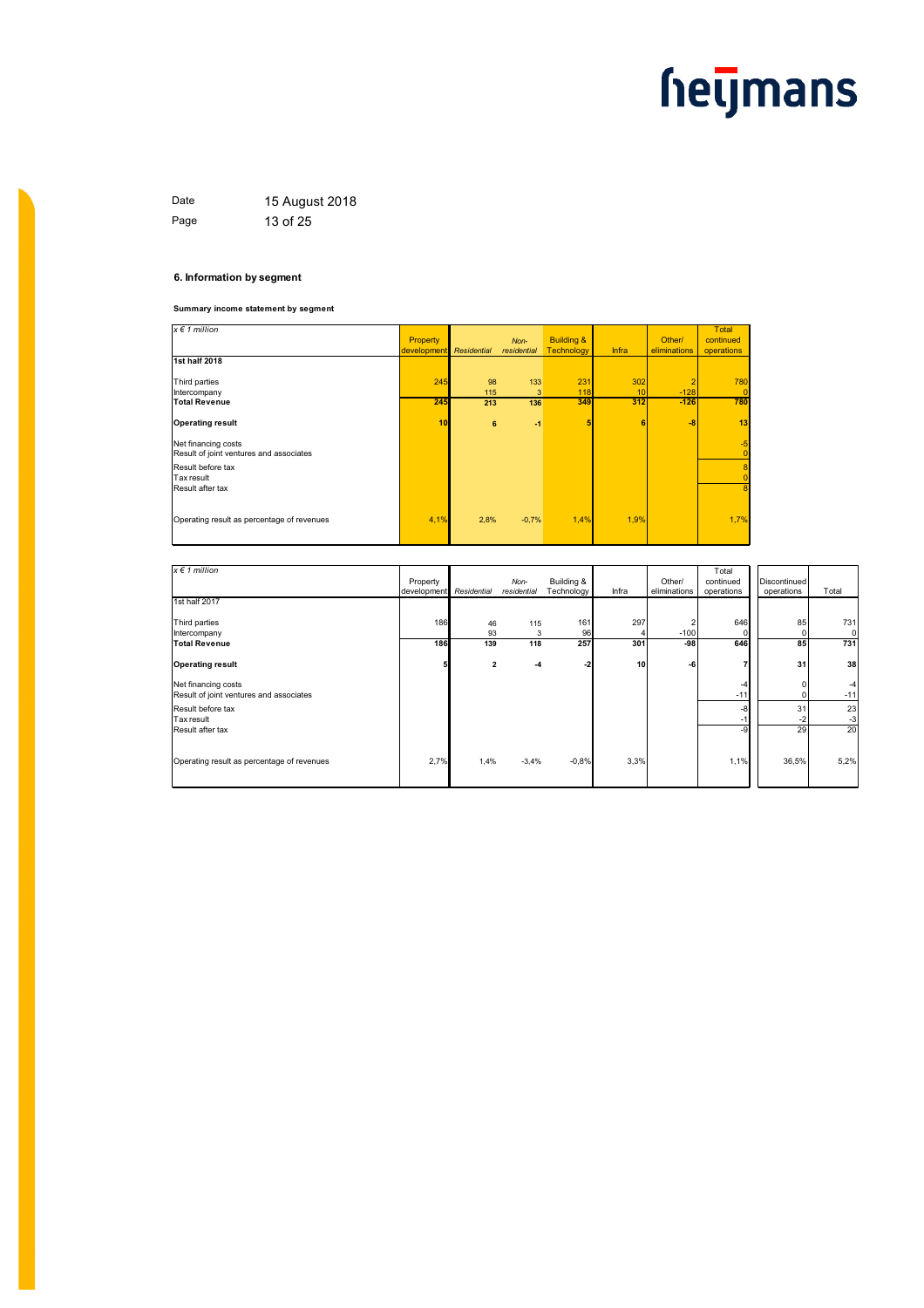Date 15 August 2018 Page 14 of 25

#### **Underlying EBITDA**

| $x \in 1$ million                          |             |               |                  |                       |       |       | Total          |
|--------------------------------------------|-------------|---------------|------------------|-----------------------|-------|-------|----------------|
|                                            | Property    |               | $Non-$           | <b>Building &amp;</b> |       |       | continued      |
|                                            | development | Residential   | residential      | Technology            | Infra | Other | operations     |
| 1st half 2018                              |             |               |                  |                       |       |       |                |
| <b>Underlying EBITDA</b>                   | 13          | 6             | $\boldsymbol{0}$ | 6                     |       | $-5$  | 20             |
| Correction operating result joint ventures | -2          |               | $\Omega$         |                       |       |       | $\overline{0}$ |
| Write down on property assets              |             |               |                  |                       |       |       | $-1$           |
| Restructuring costs                        |             |               | $\Omega$         |                       |       |       | $\overline{0}$ |
| bookresult on sale of subsidiaries         |             |               |                  |                       |       |       | 0              |
| Total exceptional items                    | $-3$        | $\Omega$      | $\Omega$         |                       |       |       | $-1$           |
| Depreciation/amortisation                  |             | $\mathcal{O}$ | $-1$             | -2                    | $-2$  | $-3$  | $-6$           |
| <b>Operating result</b>                    | 10          | 6             | $-1$             |                       |       | -8    | 13             |

| $x \in 1$ million                          |             |             |             |            |                 |       | Total      |              |       |
|--------------------------------------------|-------------|-------------|-------------|------------|-----------------|-------|------------|--------------|-------|
|                                            | Property    |             | Non-        | Building & |                 |       | continued  | Discontinued |       |
|                                            | development | Residential | residential | Technology | Infra           | Other | operations | operations   | Total |
| 1st half 2017                              |             |             |             |            |                 |       |            |              |       |
| <b>Underlying EBITDA</b>                   |             |             | -1          |            |                 | -1    | <b>g</b>   |              | 10    |
| Correction operating result joint ventures |             |             | -1          |            | 12              | ŋ     | 11         |              | 11    |
| Write down on property assets              |             |             |             |            |                 |       | $-3$       |              | -3    |
| Restructuring costs                        |             |             | $-2$        |            |                 | -1    | -4         |              |       |
| bookresult on sale of subsidiaries         |             |             |             |            |                 |       |            | 31           | 31    |
| Total exceptional items                    | -3          |             | $-3$        |            |                 | -1    |            | 31           | 35    |
| Depreciation/amortisation                  |             |             | 0           |            |                 | -4    | $-6$       | -1           | -7    |
| <b>Operating result</b>                    |             |             | -4          |            | 10 <sup>1</sup> | -6    |            | 31           | 38    |

Underlying EBITDA is the operating result before depreciation including EBITDA joint ventures, excluding write down on property assets, restructuring costs,<br>book result on sale of subsidiaries and, if applicable, other non

#### **Condensed balance sheet by segment**

| $x \in 1$ million                    |            |             |             |                       |       |              | Total      |
|--------------------------------------|------------|-------------|-------------|-----------------------|-------|--------------|------------|
|                                      | Property   |             | Non-        | <b>Building &amp;</b> |       | Other/       | continued  |
|                                      | developmen | Residential | residential | <b>Technology</b>     | Infra | eliminations | operations |
| 30 June 2018                         |            |             |             |                       |       |              |            |
| Assets                               | <b>360</b> | 124         | 158         | 282                   | 226   | $-119$       | 749        |
| Not allocated                        |            |             |             |                       |       |              | 45         |
| <b>Totaal assets</b>                 | <b>360</b> | 124         | 158         | 282                   |       |              | 794        |
| Liabilities                          | 313        | 125         | 151         | 276                   | 211   | $-259$       | 541        |
| Not allocated                        |            |             |             |                       |       |              | 108        |
| <b>Total liabilities</b>             | 313        | 125         | 151         | 276                   |       |              | 649        |
| Equity                               |            |             |             |                       |       |              | 145        |
| <b>Totaal equity and liabilities</b> |            |             |             |                       |       |              | 794        |

| $x \in 1$ million                    |             |             |             |            |       |              | Total      |
|--------------------------------------|-------------|-------------|-------------|------------|-------|--------------|------------|
|                                      | Property    |             | Non-        | Building & |       | Other/       | continued  |
|                                      | development | Residential | residential | Technology | Infra | eliminations | operations |
| 31 December 2017                     |             |             |             |            |       |              |            |
| Assets                               | 304         | 104         | 136         | 240        | 291   | $-97$        | 738        |
| Not allocated                        |             |             |             | 0          |       |              | 33         |
| <b>Totaal assets</b>                 | 304         | 104         | 136         | <b>240</b> |       |              | 771        |
| Liabilities                          | 267         | 99          | 134         | 233        | 259   | $-248$       | 511        |
| Not allocated                        |             |             |             | 0          |       |              | 98         |
| <b>Total liabilities</b>             | 267         | 99          | 134         | 233        |       |              | 609        |
| Equity                               |             |             |             |            |       |              | 162        |
| <b>Totaal equity and liabilities</b> |             |             |             |            |       |              | 771        |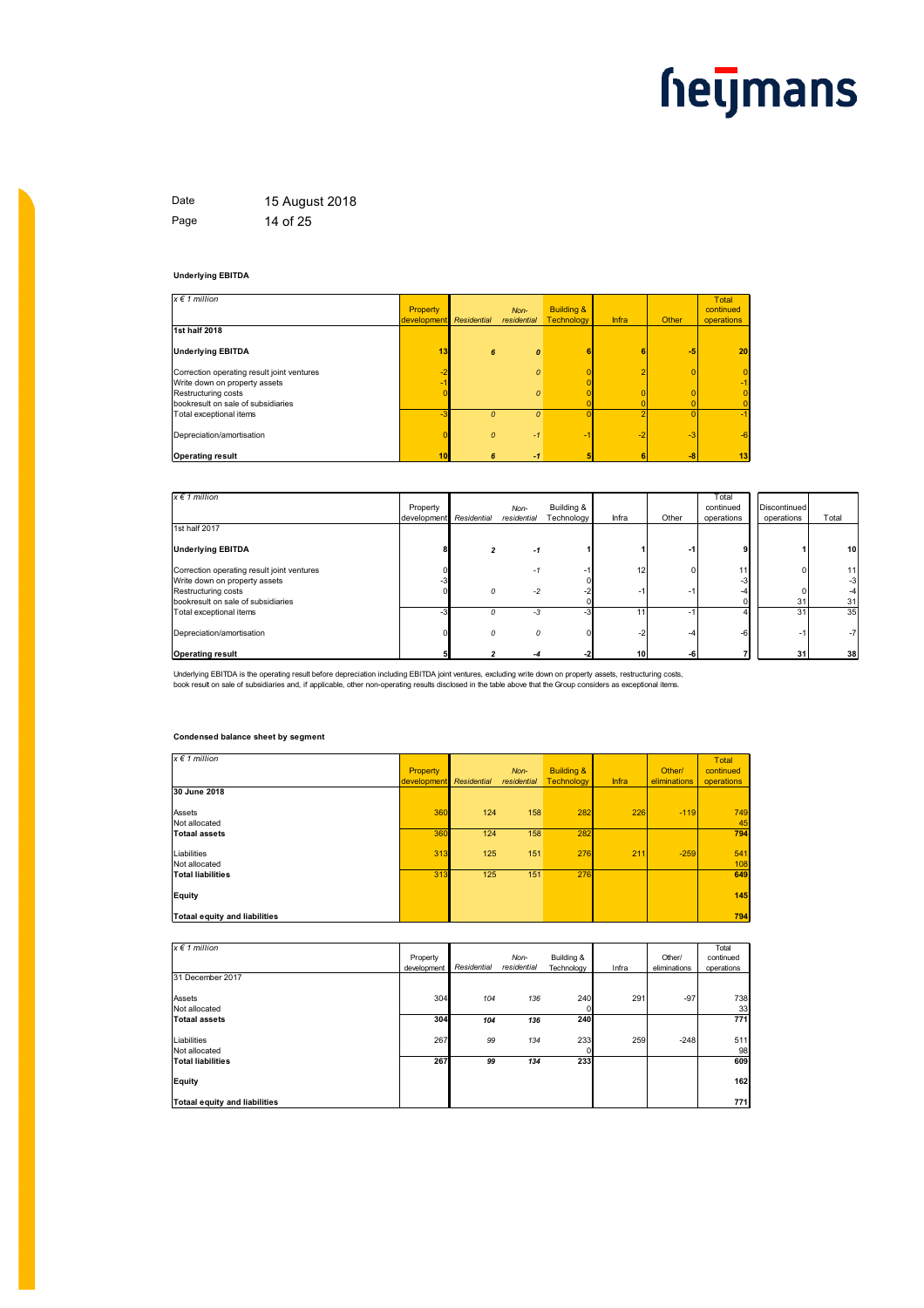Date 15 August 2018 Page 15 of 25

### **7. Covenants**

| <b>Financial Covenants</b>                                      |                   |                    |                |
|-----------------------------------------------------------------|-------------------|--------------------|----------------|
| Amounts $x \in 1$ million                                       | 2017.JUN          | 2017.DEC           | 2018.JUN       |
| <b>Net debt</b>                                                 | 45.1              | $-13.7$            | 14,5           |
| Adjustments:                                                    |                   |                    |                |
| Net debt Joint Ventures                                         | 81.4              | 89.2               | 96.6           |
| Net debt non recourse project finance                           | $-89.6$           | $-95.0$            | $-100.0$       |
| Cumulative preference shares B                                  | $-45.1$           | $-45.1$            | $-45.1$        |
| Other<br>Net debt covenants (A)                                 | 3.3<br>$-5.0$     | 5.3<br>$-59.3$     | 2.7<br>$-31,4$ |
|                                                                 |                   |                    |                |
| Reported EBITDA<br>Extraordinary items                          | $-21.3$<br>$-1.8$ | 59.0               | 32,4           |
| <b>EBITDA JV's</b>                                              | $-15.6$           | $-14,2$<br>$-14.1$ | 12,5<br>$-3,4$ |
| <b>Underlying EBITDA</b>                                        | $-38.7$           | 30,8               | 41,5           |
| Adjustments:                                                    |                   |                    |                |
| Capitalised interest                                            | 1.4               | 1.5                | 1,3            |
| EBITDA non recourse projects                                    | $-3.8$            | $-5.2$             | $-4.2$         |
| Other                                                           | $-0.8$            | $-1,3$             | $-1,3$         |
| <b>EBITDA covenants (B) - Interest Cover - 12 month rolling</b> | $-42.0$           | 25.8               | 37,4           |
| EBITDA from disposed subsidiaries                               | 128               | 0,9                |                |
| EBITDA covenants (C) - Leverage Ratio - 12 month rolling        | $-54.8$           | 24,9               | 37,4           |
| <b>Net interest</b>                                             | 11.2              | 11.3               | 10,6           |
| Adiustments:                                                    |                   |                    |                |
| Net interest joint ventures                                     | 1.6               | 1.1                | 0.9            |
| Net interest non recourse project financings                    | $-2.9$            | $-2,8$             | $-2.0$         |
| Interest cumulative preference shares B                         | $-3.6$            | $-3,6$             | $-3,6$         |
| Other<br>Net interest covenants (D) - 12 month rolling          | $-1.5$<br>4.8     | $-2.7$<br>3,3      | $-3,4$<br>2,5  |
| Average net debt covenants (E)                                  | 102.9             | 46.8               | 9,4            |
| Leverage ratio (A/C) <3                                         | N/A               | N/A                | $-0,8$         |
|                                                                 |                   |                    |                |
| Interest cover ratio (B/D) >4                                   | N/A               | N/A                | 15,0           |
| Average Leverage ratio (E/C) <1.5                               | N/A               | N/A                | 0.3            |

In 2017 minimum levels were agreed for EBITDA and Solvency.

Throughout the year, Heijmans complied with these temporary covenants.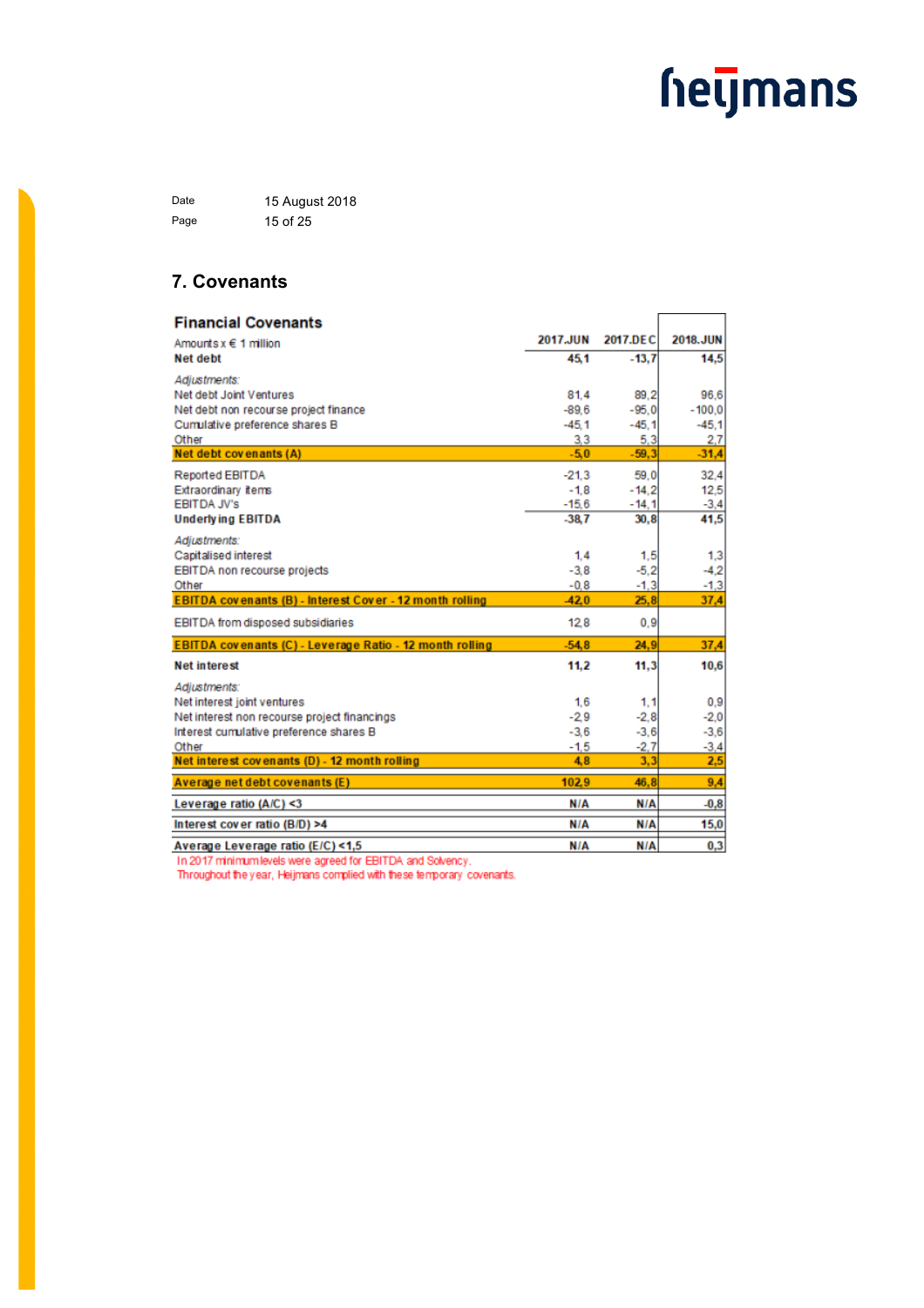Date 15 August 2018 Page 16 of 25

### **8. Selected notes**

### **8.1 Reporting entity**

Heijmans N.V. (referred to as the Company) has its registered office in the Netherlands. The Company's interim consolidated financial statements for the first six months of 2018 include the Company and its subsidiaries (collectively referred to as the Group) and the Group's interest in associates and joint arrangements.

### **8.2 Accounting principles**

### **8.2.1 Statement of compliance**

The interim consolidated financial statements have been prepared in accordance with International Financial Reporting Standards (IFRS) for interim financial reporting as adopted by the European Union (IAS 34). The interim consolidated financial statements do not include all the information and disclosures required for full annual financial statements and should be read in conjunction with Heijmans' consolidated financial statements for the full year 2017.

The Executive Board prepared the interim consolidated financial statements on 14 August 2018.

### **8.2.2 Use of estimates and judgements**

The preparation of the interim report requires the management to form judgements and make estimates and assumptions that may have an impact on the reported value of assets and liabilities and of income and expenses. The management makes these estimates and the assumptions upon which these estimates are based on the basis of experience and other factors that are considered reasonable. The outcome of the estimates forms the basis for the carrying value of assets and liabilities that are not readily apparent from other sources. The actual outcomes may differ from these estimates.

The critical judgements that the management has formed in the application of the Group's accounting principles for financial reporting, together with the significant sources of any estimate-related uncertainties, are the same as those applied in Heijmans' consolidated financial statements for 2017, in view of the fact that there were no special circumstances that required any change. For our considerations with regard to the application of the new standards IFRS 9 and IFRS 15, see sections below.

### **8.3 Main accounting principles for financial reporting**

The accounting principles applied in the preparation of the interim consolidated financial statements are consistent with those applied in the preparation of the annual consolidated financial statements for the year ended 31 December 2017, with the exception of the following effects of new IFRS standards effective as of 1 January 2018.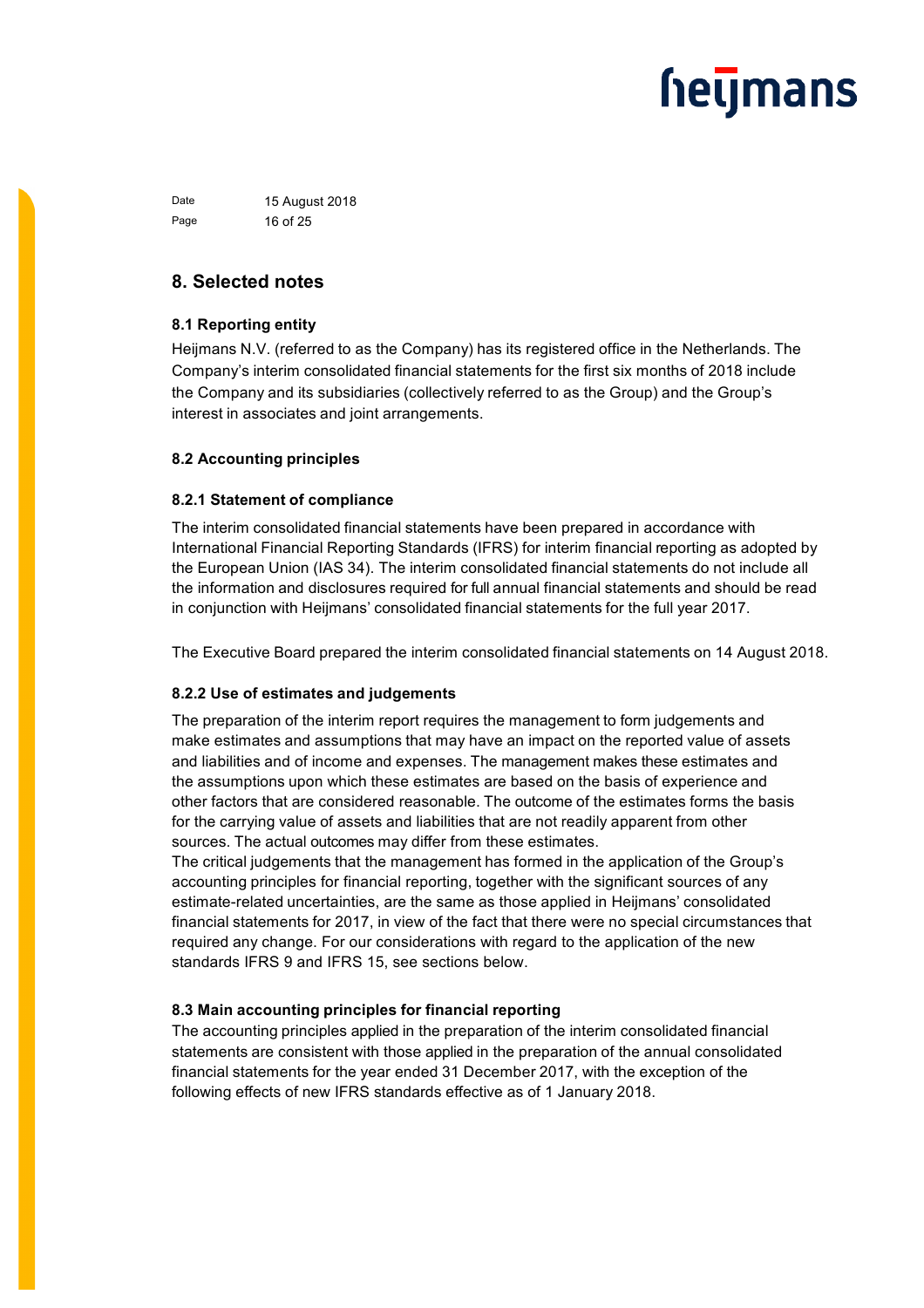Date 15 August 2018 Page 17 of 25

### **8.3.1 Impact of new directives**

*New standards applicable with effect from 1 January 2018 onwards* The Group has applied the following new standards, including any changes resulting in other standards, effective 1 January 2018.

- IFRS 9 Financial instruments (see section 8.3.1.1)
- IFRS 15 Revenue from contracts with clients (see section 8.3.1.2)

In addition, various adjustments to existing standards and interpretations came into effect on 1 January 2018, without having any significant impact on the interim figures.

The new standards have no impact on the calculation of the covenant ratios (see section 8.4).

### *New standards that Heijmans is not yet applying*

IFRS 16 Leases applies to financial years that commence on or after 1 January 2019. IFRS 16 will have a material impact, especially on the balance sheet. If IFRS 16 had already been applied to the interim results, an item "Usage rights leased assets" (under fixed assets) would appear on the balance sheet and an item of comparable size would be created on the liabilities side of the balance sheet (Financial lease commitments). This would result in an increase in the balance sheet total of approximately 10%. The impact would include a movement in the statement of profit or loss statement between the items in the operating result and interest (net result unchanged), resulting in an increase of a few million euro in the operating result and a comparable increase in interest expenses. The impact would also include a movement within the operating result from operating expenses to depreciation costs, which would in turn lead to an increase in EBITDA (earnings before taxes, interest, depreciation and amortisation). This movement has no impact on net profit. The impact on equity is expected to be limited in scope at the time of the change in the accounting standards.

### **8.3.1.1 IFRS 9 Financial instruments**

IFRS 9 Financial instruments applies to financial years that commence on or after 1 January 2018. IFRS 9 generally requires that upon the initial recognition of financial instruments the provision for credit losses for the coming 12 months. For any subsequent recognition, as long as there is no significant deterioration of the credit risk, the provision should also be set each time at the amount of the expected credit losses for the coming 12 months. However, if there is any significant increase in credit risk, either individually or collectively, the provision for expected credit losses should be set at the amount of the expected credit losses over the full term of the financial instrument. For trade receivables, the Group has made use of the option offered as standard to use a simplified approach, according to which the provision for expected credit losses is always set at the amount of the expected credit losses over the full lifetime of those receivables. The application of this new standard has no impact on the Group's financial results, largely due to the fact that the Group runs very little credit risk. The limited credit risk is due, among other things, to client-types, such as (semi) public sector institutions in the Group's infrastructure and non-residential building activities, the use of instalment schedules in residential building activities, which means construction is prefinanced, together with the retention right the Group can exercise should a client fail to pay.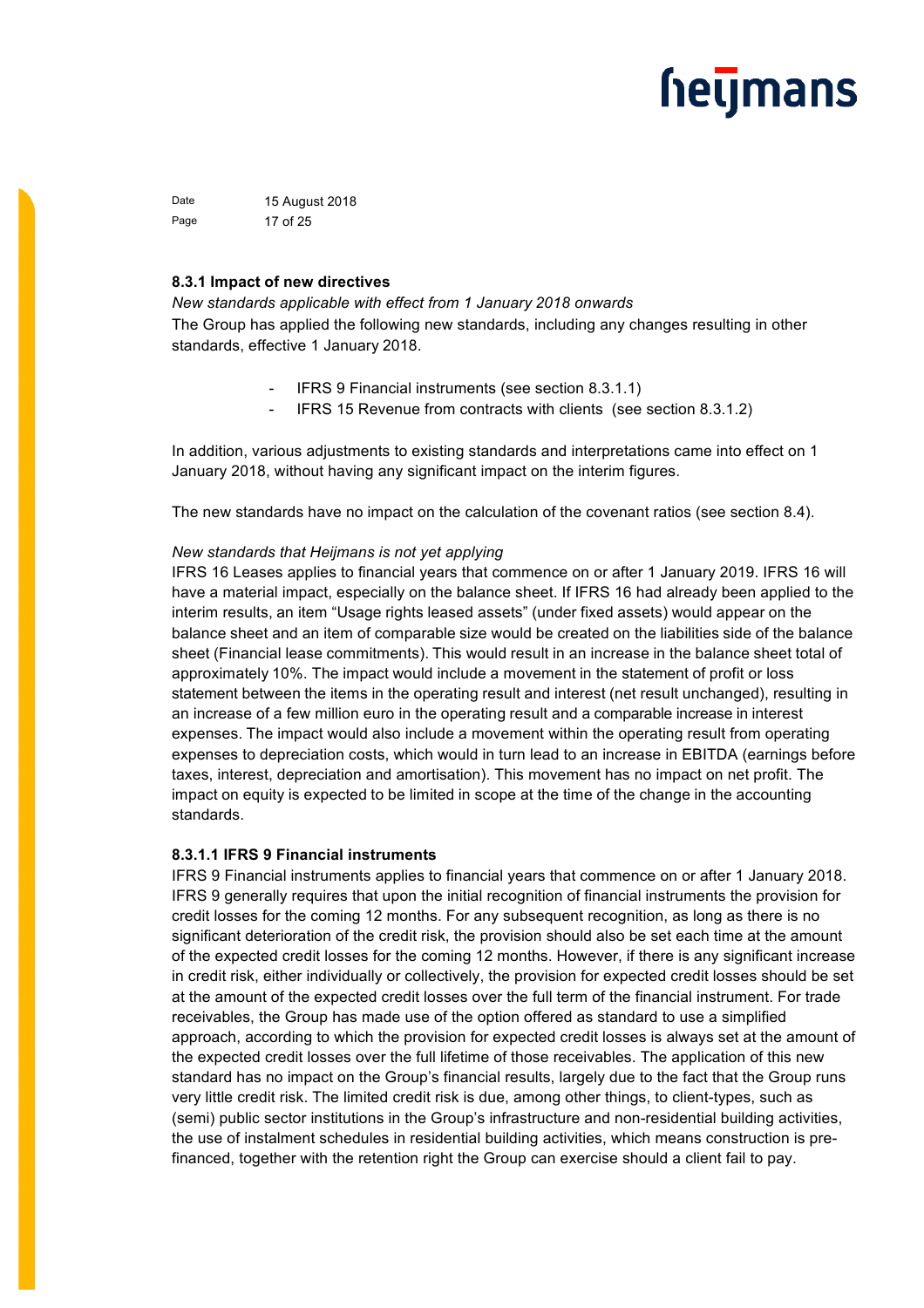Date 15 August 2018 Page 18 of 25

The manner of measurement and presentation under IFRS 9 depends on the characteristics of the contractual cash flows from financial instruments and the objective of the business model under which the financial assets are held. The Group's financial assets are held to collect contractual cash flows, which are used solely for principal payments and interest payments on the outstanding principal amount. Under IFRS 9, the financial assets in question must be measured at amortised cost price, equal to the old standards.

The Group has closed no hedge contracts. The Group has interests in joint arrangements that have entered into hedge contracts. The hedge contracts have not been included in the consolidated balance sheet because the joint arrangements in question are joint ventures. For the joint ventures in question, IFRS 9 does not result in any hedge accounting changes when compared to the old standards.

### **8.3.1.2 IFRS 15 Revenues from contracts with clients**

IFRS 15 Revenues from contacts with clients applies to financial years that commence on or after 1 January 2018. IFRS 15 replaces the standards IAS 11 'Construction contracts' and IAS 18 'Revenue', as well as a number of interpretations. IFRS 15 introduces a five-step model for the recognition of revenue. These steps are: 1. Identification of the contact, 2. Identification of the performance obligation, 3. Determination of the transaction price, 4. Allocation of the transaction price to the performance obligation and 5. Recognise revenue when fulfilling the performance obligation. When a company first applies IFRS 15, this standard must be applied fully retroactively (including the adjustment of comparable figures) or retroactively to the extent that the cumulative effect is recognised in the opening balance of equity in 2018. The Group chose to apply the latter option due to the limited impact on the financial results and because this manner of initial application is considerably more efficient (less labour intensive) than the full retroactive application.

The impact of the application of IFRS 15 on the condensed statement of profit and loss through June 2018 is as follows:

| $x \in 1$ million                                |                                                                                                            |                |               |
|--------------------------------------------------|------------------------------------------------------------------------------------------------------------|----------------|---------------|
|                                                  |                                                                                                            | YTD June 2018  |               |
|                                                  | Before IFRS 15                                                                                             | Effect IFRS 15 | After IFRS 15 |
|                                                  | 778                                                                                                        | $\overline{2}$ | 780           |
|                                                  | 74                                                                                                         | $\mathbf 0$    | 74            |
|                                                  | 13                                                                                                         | 0              | 13            |
| <b>Financial result</b>                          | $-5$                                                                                                       | 0              | $-5$          |
| Share of profit of joint ventures and associates | 0                                                                                                          | $\mathbf 0$    | 0             |
|                                                  | 8                                                                                                          | $\mathbf 0$    | 8             |
| Income tax                                       | 0                                                                                                          | 0              | $\mathbf 0$   |
|                                                  | 8                                                                                                          | 0              | 8             |
|                                                  | Revenues<br>Gross profit<br><b>Operating result</b><br><b>Result before tax</b><br><b>Result after tax</b> |                |               |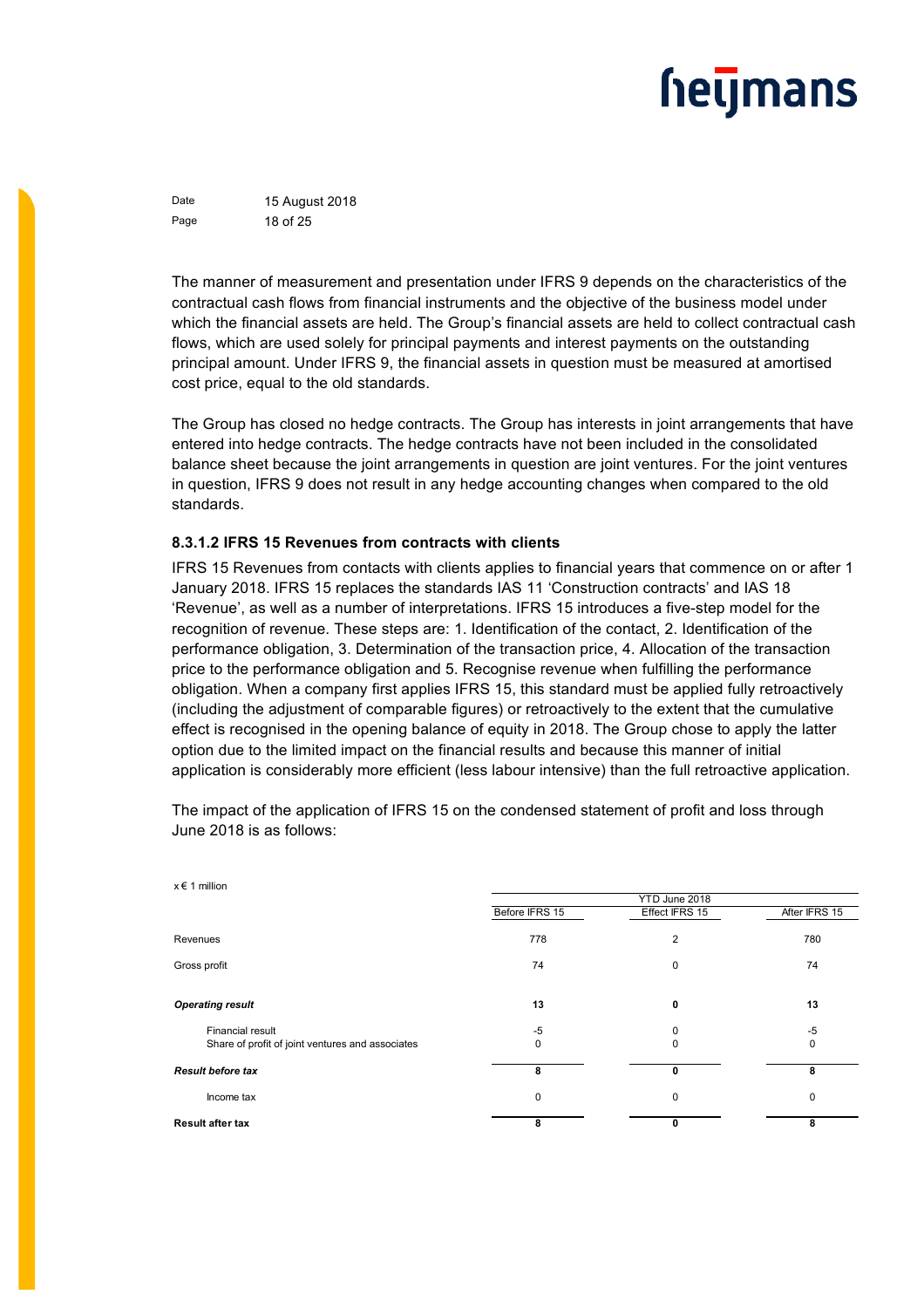Date 15 August 2018 Page 19 of 25

The impact of the application of IFRS 15 on the condensed balance sheet as at 30 June 2018 and 1 January 2018 is as follows:

| <b>ASSETS</b><br>Before IFRS 15<br>After IFRS 15<br>Effect IFRS 15<br>Effect IFRS 15<br>31 December 2017<br>1 January 2018<br>252<br>$\mathbf 0$<br>252<br>282<br>$\mathbf{0}$<br>Non-current assets<br><b>Current assets</b><br>143<br>150<br>150<br>Strategic land portfolio<br>143<br>$^{\circ}$<br>$\mathbf 0$<br>44<br>44<br>27<br>Residential properties in preparation or under construction<br>18<br>45<br>11<br>10<br>11<br>$\Omega$<br>10<br>Other inventory<br>Construction work in progress<br>81<br>82<br>61<br>$\Omega$<br>61<br>$\blacktriangleleft$<br>214<br>214<br>167<br>167<br>Trade and other receivables<br>$\Omega$<br>Cash and cash equivalents<br>48<br>48<br>74<br>74<br>$\Omega$<br>45<br>497<br>542<br>489<br>18<br>749<br>45<br>794<br>771<br>18<br><b>Total assets</b><br>30 June 2018<br>Before IFRS 15<br>Effect IFRS 15<br>After IFRS 15<br>31 December 2017<br>Effect IFRS 15<br>1 January 2018<br><b>EQUITY AND LIABILITIES</b><br>147<br>$-2$<br>145<br>162<br>$-2$<br>Equity<br><b>Non-current liabilities</b><br>53<br>54<br>54<br>Interest-bearing <sup>1</sup><br>53<br>21<br>18<br>Non-interest-bearing<br>21<br>18<br>74<br>72<br>74<br>$\Omega$<br>$\Omega$<br><b>Current liabilities</b><br>9<br>9<br>6<br>6<br>Interest-bearing loans and other current financing<br>366<br>378<br>liabilities<br>366<br>378<br>138<br>129<br>Trade and other payables<br>17<br>155<br>$-10$<br>119<br>12<br>30<br>42<br>22<br>52<br>30<br>Construction work in progress<br>$\overline{2}$<br>Provisions<br>3<br>$\boldsymbol{2}$<br>3<br>557<br>528<br>47<br>575<br>537<br>20<br>Other | x € 1 million | 30 June 2018 |  |     |
|----------------------------------------------------------------------------------------------------------------------------------------------------------------------------------------------------------------------------------------------------------------------------------------------------------------------------------------------------------------------------------------------------------------------------------------------------------------------------------------------------------------------------------------------------------------------------------------------------------------------------------------------------------------------------------------------------------------------------------------------------------------------------------------------------------------------------------------------------------------------------------------------------------------------------------------------------------------------------------------------------------------------------------------------------------------------------------------------------------------------------------------------------------------------------------------------------------------------------------------------------------------------------------------------------------------------------------------------------------------------------------------------------------------------------------------------------------------------------------------------------------------------------------------------------------------------------------------------------------------------|---------------|--------------|--|-----|
|                                                                                                                                                                                                                                                                                                                                                                                                                                                                                                                                                                                                                                                                                                                                                                                                                                                                                                                                                                                                                                                                                                                                                                                                                                                                                                                                                                                                                                                                                                                                                                                                                      |               |              |  |     |
|                                                                                                                                                                                                                                                                                                                                                                                                                                                                                                                                                                                                                                                                                                                                                                                                                                                                                                                                                                                                                                                                                                                                                                                                                                                                                                                                                                                                                                                                                                                                                                                                                      |               |              |  | 282 |
|                                                                                                                                                                                                                                                                                                                                                                                                                                                                                                                                                                                                                                                                                                                                                                                                                                                                                                                                                                                                                                                                                                                                                                                                                                                                                                                                                                                                                                                                                                                                                                                                                      |               |              |  |     |
|                                                                                                                                                                                                                                                                                                                                                                                                                                                                                                                                                                                                                                                                                                                                                                                                                                                                                                                                                                                                                                                                                                                                                                                                                                                                                                                                                                                                                                                                                                                                                                                                                      |               |              |  |     |
|                                                                                                                                                                                                                                                                                                                                                                                                                                                                                                                                                                                                                                                                                                                                                                                                                                                                                                                                                                                                                                                                                                                                                                                                                                                                                                                                                                                                                                                                                                                                                                                                                      |               |              |  |     |
|                                                                                                                                                                                                                                                                                                                                                                                                                                                                                                                                                                                                                                                                                                                                                                                                                                                                                                                                                                                                                                                                                                                                                                                                                                                                                                                                                                                                                                                                                                                                                                                                                      |               |              |  |     |
|                                                                                                                                                                                                                                                                                                                                                                                                                                                                                                                                                                                                                                                                                                                                                                                                                                                                                                                                                                                                                                                                                                                                                                                                                                                                                                                                                                                                                                                                                                                                                                                                                      |               |              |  |     |
|                                                                                                                                                                                                                                                                                                                                                                                                                                                                                                                                                                                                                                                                                                                                                                                                                                                                                                                                                                                                                                                                                                                                                                                                                                                                                                                                                                                                                                                                                                                                                                                                                      |               |              |  |     |
|                                                                                                                                                                                                                                                                                                                                                                                                                                                                                                                                                                                                                                                                                                                                                                                                                                                                                                                                                                                                                                                                                                                                                                                                                                                                                                                                                                                                                                                                                                                                                                                                                      |               |              |  |     |
|                                                                                                                                                                                                                                                                                                                                                                                                                                                                                                                                                                                                                                                                                                                                                                                                                                                                                                                                                                                                                                                                                                                                                                                                                                                                                                                                                                                                                                                                                                                                                                                                                      |               |              |  | 507 |
|                                                                                                                                                                                                                                                                                                                                                                                                                                                                                                                                                                                                                                                                                                                                                                                                                                                                                                                                                                                                                                                                                                                                                                                                                                                                                                                                                                                                                                                                                                                                                                                                                      |               |              |  | 789 |
|                                                                                                                                                                                                                                                                                                                                                                                                                                                                                                                                                                                                                                                                                                                                                                                                                                                                                                                                                                                                                                                                                                                                                                                                                                                                                                                                                                                                                                                                                                                                                                                                                      |               |              |  |     |
|                                                                                                                                                                                                                                                                                                                                                                                                                                                                                                                                                                                                                                                                                                                                                                                                                                                                                                                                                                                                                                                                                                                                                                                                                                                                                                                                                                                                                                                                                                                                                                                                                      |               |              |  |     |
|                                                                                                                                                                                                                                                                                                                                                                                                                                                                                                                                                                                                                                                                                                                                                                                                                                                                                                                                                                                                                                                                                                                                                                                                                                                                                                                                                                                                                                                                                                                                                                                                                      |               |              |  | 160 |
|                                                                                                                                                                                                                                                                                                                                                                                                                                                                                                                                                                                                                                                                                                                                                                                                                                                                                                                                                                                                                                                                                                                                                                                                                                                                                                                                                                                                                                                                                                                                                                                                                      |               |              |  |     |
|                                                                                                                                                                                                                                                                                                                                                                                                                                                                                                                                                                                                                                                                                                                                                                                                                                                                                                                                                                                                                                                                                                                                                                                                                                                                                                                                                                                                                                                                                                                                                                                                                      |               |              |  |     |
|                                                                                                                                                                                                                                                                                                                                                                                                                                                                                                                                                                                                                                                                                                                                                                                                                                                                                                                                                                                                                                                                                                                                                                                                                                                                                                                                                                                                                                                                                                                                                                                                                      |               |              |  |     |
|                                                                                                                                                                                                                                                                                                                                                                                                                                                                                                                                                                                                                                                                                                                                                                                                                                                                                                                                                                                                                                                                                                                                                                                                                                                                                                                                                                                                                                                                                                                                                                                                                      |               |              |  | 72  |
|                                                                                                                                                                                                                                                                                                                                                                                                                                                                                                                                                                                                                                                                                                                                                                                                                                                                                                                                                                                                                                                                                                                                                                                                                                                                                                                                                                                                                                                                                                                                                                                                                      |               |              |  |     |
|                                                                                                                                                                                                                                                                                                                                                                                                                                                                                                                                                                                                                                                                                                                                                                                                                                                                                                                                                                                                                                                                                                                                                                                                                                                                                                                                                                                                                                                                                                                                                                                                                      |               |              |  |     |
|                                                                                                                                                                                                                                                                                                                                                                                                                                                                                                                                                                                                                                                                                                                                                                                                                                                                                                                                                                                                                                                                                                                                                                                                                                                                                                                                                                                                                                                                                                                                                                                                                      |               |              |  |     |
|                                                                                                                                                                                                                                                                                                                                                                                                                                                                                                                                                                                                                                                                                                                                                                                                                                                                                                                                                                                                                                                                                                                                                                                                                                                                                                                                                                                                                                                                                                                                                                                                                      |               |              |  |     |
|                                                                                                                                                                                                                                                                                                                                                                                                                                                                                                                                                                                                                                                                                                                                                                                                                                                                                                                                                                                                                                                                                                                                                                                                                                                                                                                                                                                                                                                                                                                                                                                                                      |               |              |  |     |
|                                                                                                                                                                                                                                                                                                                                                                                                                                                                                                                                                                                                                                                                                                                                                                                                                                                                                                                                                                                                                                                                                                                                                                                                                                                                                                                                                                                                                                                                                                                                                                                                                      |               |              |  |     |
|                                                                                                                                                                                                                                                                                                                                                                                                                                                                                                                                                                                                                                                                                                                                                                                                                                                                                                                                                                                                                                                                                                                                                                                                                                                                                                                                                                                                                                                                                                                                                                                                                      |               |              |  |     |
|                                                                                                                                                                                                                                                                                                                                                                                                                                                                                                                                                                                                                                                                                                                                                                                                                                                                                                                                                                                                                                                                                                                                                                                                                                                                                                                                                                                                                                                                                                                                                                                                                      |               |              |  |     |
| <b>Total equity and liabilities</b><br>749<br>45<br>794<br>771<br>18                                                                                                                                                                                                                                                                                                                                                                                                                                                                                                                                                                                                                                                                                                                                                                                                                                                                                                                                                                                                                                                                                                                                                                                                                                                                                                                                                                                                                                                                                                                                                 |               |              |  | 789 |
| Solvency rate based on guarantee capital <sup>2</sup><br>$-2%$<br>24%<br>27%<br>$-1%$<br>26%                                                                                                                                                                                                                                                                                                                                                                                                                                                                                                                                                                                                                                                                                                                                                                                                                                                                                                                                                                                                                                                                                                                                                                                                                                                                                                                                                                                                                                                                                                                         |               |              |  | 26% |

1. Non-current interest-bearing liabilities includes € 45 million cumulative preference shares 2. Guarantee capital is defined as equity plus cumulative preference shares.

The main considerations and the adjustments that result from the application of IFRS 15 are explained in more detail below.

### *Identification of individual performance obligations*

One of the steps in IFRS 15 is the identification of the performance obligation in the contract. This has resulted in some limited changes with respect to the old standards. For instance, with respect to projects with both a construction and a multi-year maintenance component, under IFRS 15 these still constitute two separate performance obligations, due among other things to the fact that these obligations are managed by two separate project teams. With respect to residential building projects, components such as the sale of land and the realisation of the buildings are recognised as separate performance obligations under IFRS 15. The revenue from the sale of land is realised at the moment the civil law notary transfers the title, while the revenue from the buildings is realised during the construction period. This resulted in minor changes.

#### *Payments*

Under IFRS 15, variable payments can only be recognised as revenue if it is highly likely that no significant amounts will have to be repaid. The analysis of the contracts from 2017 into 2018 and the contracts that started in 2018 resulted in limited adjustments.

A single tender payment that was recognised fully in the result in a previous year is recognised as part of the total payment under IFRS 15 and therefore recognised in the result at a later date. This led to a minor adjustment in the opening balance of equity.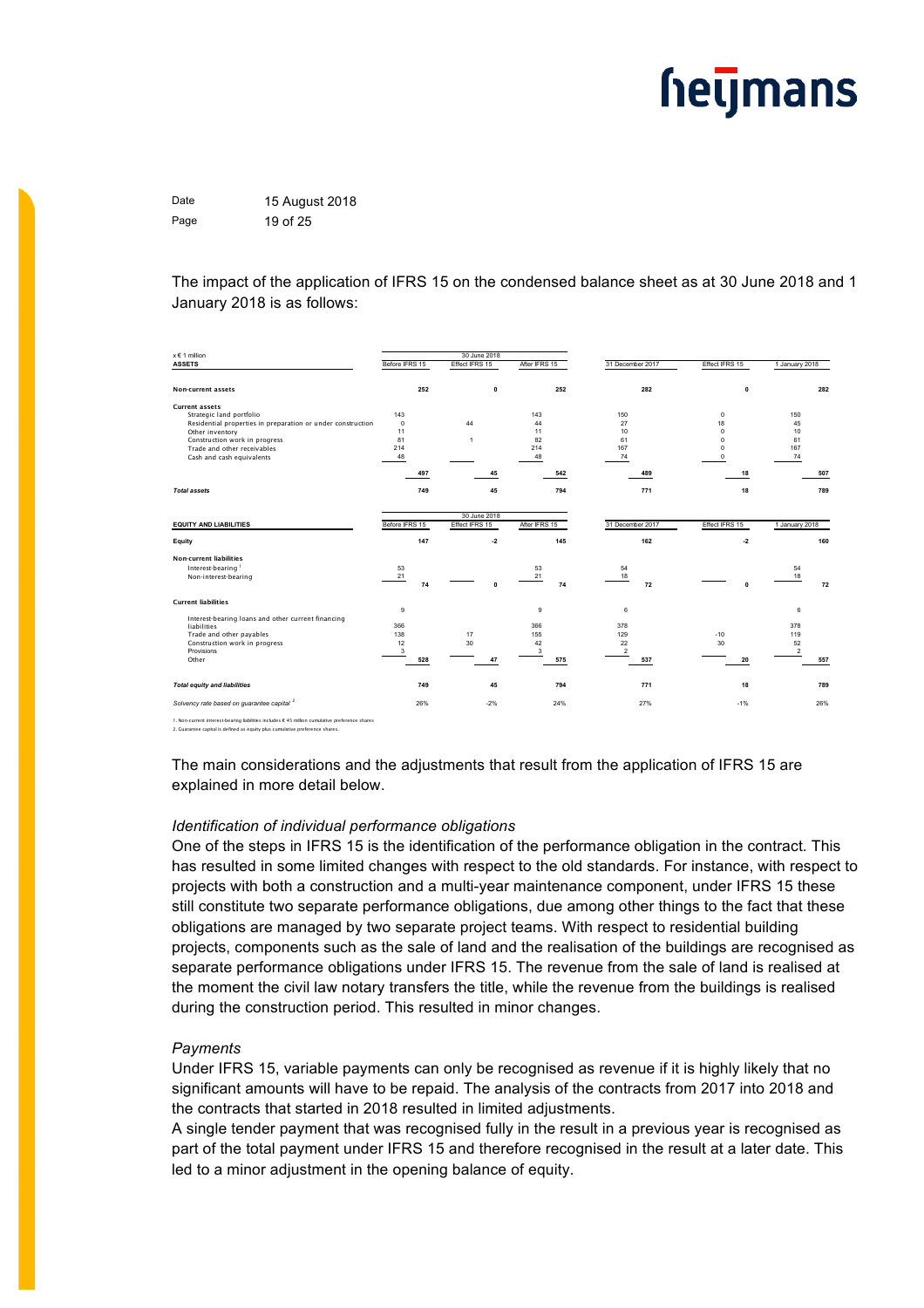Date 15 August 2018 Page 20 of 25

### *Financing components in contracts*

Under IFRS 15, the effects of the time value of money must be recognised separately if due to the timing of the payments the client or the Group gains a significant financing benefit (unless the benefit does not arise from the financing agreements themselves, but is due to another factor, for instance the fact that the parties wish to protect themselves from the failure to meet obligations). There is a practical exception, which makes it possible to deviate from this rule if there is less than a year between payment and delivery. IFRS 15 did not result in any adjustments with respect to the old standards, partly because the Group made use of the practical exception.

### *Recognition of revenue at a moment in time or during a period*

Under IFRS 15 revenue is recognised when the performance obligation is fulfilled; this is the moment that the client gains control. This may be a moment or during a certain period. IFRS 15 does not result in any significant changes with respect to old standards. For instance, with respect to projects the Group realises works on the client's land. The client gains control of the realised works via accession. Partly due to this, revenue from projects is therefore recognised during a period under IFRS 15, equal to the old standards. IFRS 15 requires that costs incurred to fulfil a contract, such as mobilisation costs, are not to be included in the determination of the progress of the contract. This also applies to the costs incurred due to inefficiencies. Since the Group is only active in the Netherlands, there is no question of significant mobilisation costs. For a specific contract that overran from 2017 into 2018, this did involve significant mobilisation costs / inefficiencies in a previous year, due to putting on hold and resumption of activities, which led to a limited adjustment of the revenue recognition. Partly due to the fact that this concerns a loss-making contract, this had no impact on the result recognition.

#### *Determine the scope of the loss provisions*

Due to the lapsing of IAS 11 Construction contracts, the Group applies the existing standard IAS 37 Provisions to determine the scope of provisions in the event of loss-making contracts, with effect from 1 January 2018. IAS 37 requires that the scope of loss provisions must be determined on the basis of the expected economic benefits. When determining the scope of the loss provisions, the Group determined the costs on the basis of the provisions of IFRS 15 related to the costs to fulfil a contract. All of this led to a number of minor adjustments.

Within the IFRIC (International Financial Reporting Interpretations Committee) there is an ongoing debate regarding the question of whether the cost base, which according to IAS 37 Provisions is prescribed to calculate losses, namely the unavoidable costs (which may be seen as incremental costs), should be adjusted in line with the above-mentioned provisions of IFRS 15 or should be explained in more detail to rule out any potential differences in interpretation.

In addition to this, there is an ongoing debate within the IFRIC regarding the revenue that should be used to determine the scope of the above-mentioned loss provisions. Among other things, this discussion is centred on the question of whether the term 'expected economic benefits' used in IAS 37 should be explained in more detail or adjusted in line with the provisions of IFRS 15 related to highly likely payments, to rule out any potential differences in interpretation.

The outcome of these discussions could have an impact on the Group's financial results. The group will determine the (potential) scale of this impact when the outcome of the discussion is known.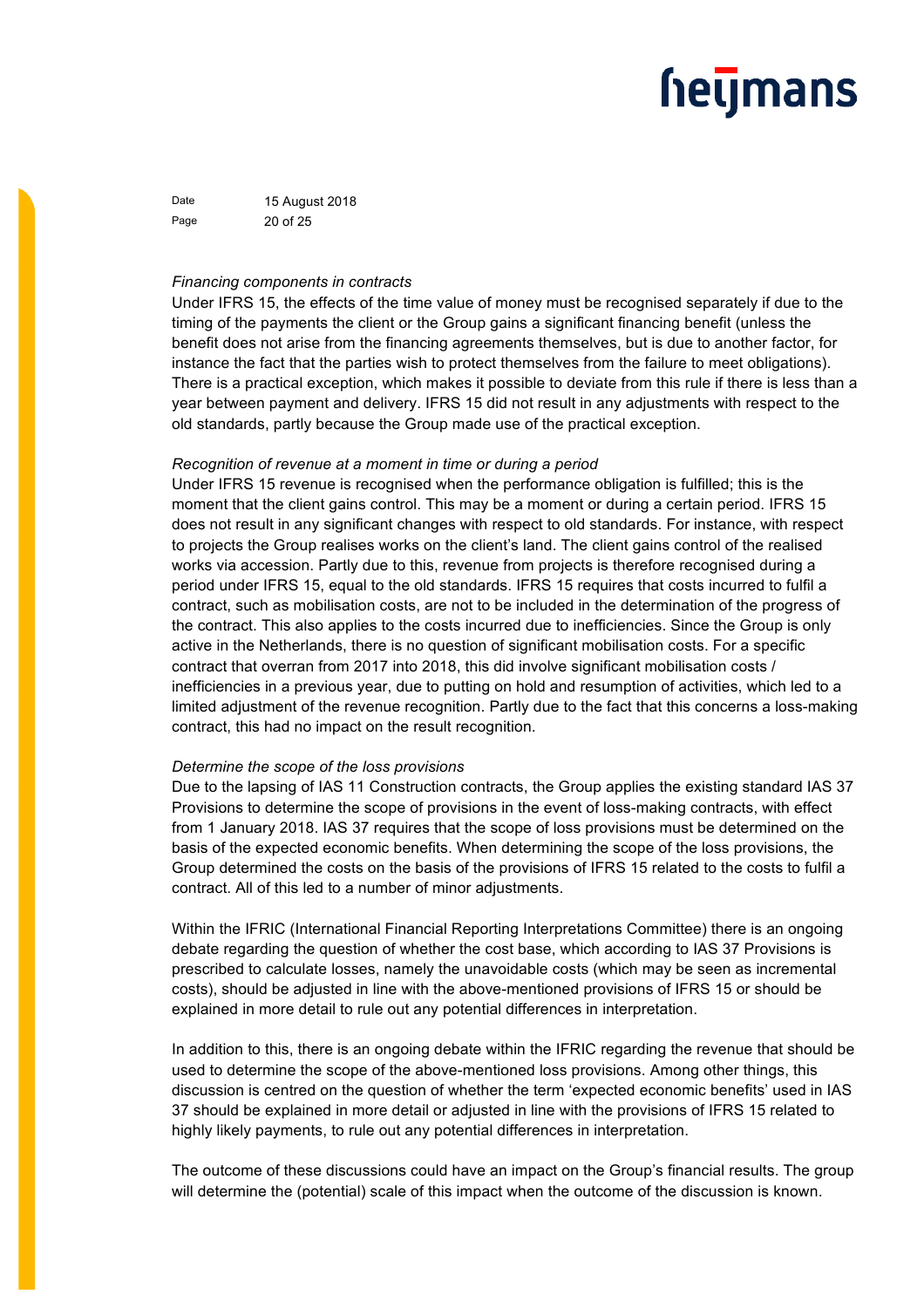Date 15 August 2018 Page 21 of 25

### *Separate recognition of loss provisions*

As a result of the application of IFRS 15, loss provisions related to contracts with clients are no longer recognised in the balance sheet item work in progress, but are now recognised under the item provisions, which led to an increase in this item in the first half of 2018 compared with the old standards (largely a movement between work in progress on the credit side of the balance sheet and provisions).

### *Homes in preparation and under construction with a credit balance: liabilities side of the balance sheet*

Under IFRS 15, projects related to homes in preparation and under construction with a credit balance are recognised on the credit side of the balance sheet under work in progress. Under the old standards, the Group recognised these projects netted on the debit side of the balance sheet. The reclassification as a result of IFRS 15 also results in an increase in the balance sheet total.

### *Notes to revenue categories*

The division of revenue streams into categories that illustrate how the nature, the amount, the timing and the uncertainty of revenues and cash flows are influenced by economic factors prescribed by IFRS 15, runs along the lines of the segmentation into sectors. The division into the sectors Property Development, Building & Technology and Infrastructure is in line with the Group's product-market combinations. See section 6 for the revenue per sector.

### **8.4 Financing**

Based on the progress Heijmans has booked in the recovery of profitability and the debt reduction, Heijmans brought forward the talks with its banking syndicate on the renewal of its current financing terms, which were agreed in February 2017. Heijmans has since reached full agreement with the banking syndicate, consisting of ABN Amro, ING, KBC and Rabobank, on the amended terms.

The main agreements in the extended financing agreement are:

- The original agreement that was set to end mid-2019 has been extended for a period of four years, from now to 1 July 2022, effective as of 16 May 2018;
- At Heijmans' request, the total commitment of the facility has been reduced with immediate effect by € 12 million to € 144 million and will be gradually reduced to € 121 million in the period to 30 June 2019. As previously reported, KBC will exit the banking syndicate fully as per 30 June 2019. In effect, the reduction of  $\epsilon$  12 million means that KBC's first two repayment instalments, which were originally planned for the second half of 2018, have been repaid earlier. This decision was based on the past year's strong cash flow generation. There were no changes to the security package;
- The interest rate margin has been improved and a number of performance-related agreements have been made that could result in further phased improvements in the margin to 1.65%;
- The Interest Cover Ratio (>4) and Leverage Ratio (<3) remain unchanged. The Average Leverage Ratio has been adjusted downwards from a maximum of 2.5 to a maximum of 1.5 through the period to Q1 2019 and a maximum of 1.0 in the subsequent quarters. As at end-Q2 2018, the actual Average Leverage Ratio amounted to 0.3, well within these new covenants. The amended terms include a new Solvency Ratio, under which the Guarantee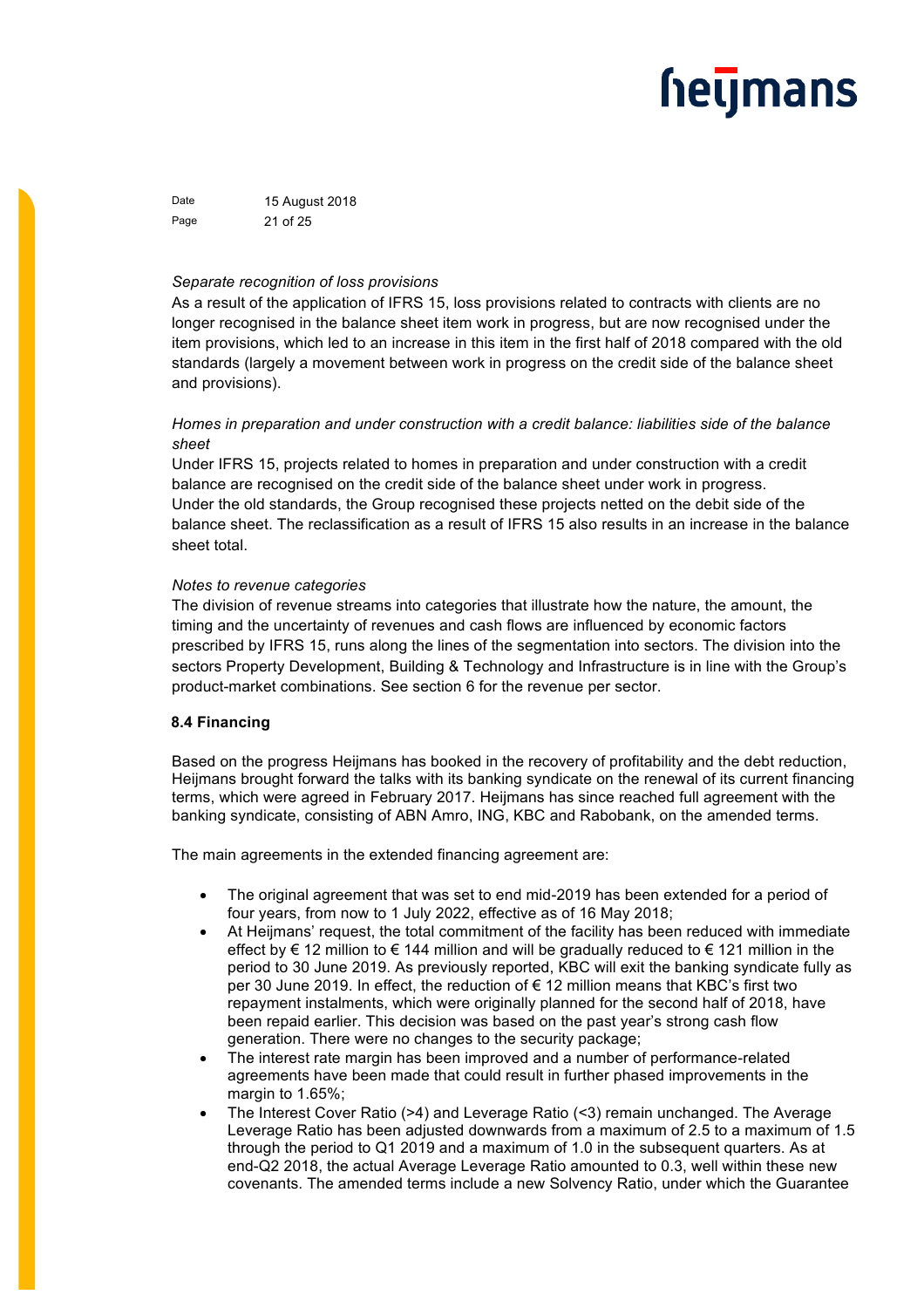Date 15 August 2018 Page 22 of 25

> capital has to be at least 20% of the balance sheet total in 2018 and 2019, and at least 22.5% in the years thereafter. This ratio will be tested annually at year-end. The impact of the changes in IFRS standards in 2018 and subsequent years will be adjusted when calculating these ratios, to the effect that these changes will have no impact.

### **8.5 Reinsurance pension claims Stichting Pensioenfonds Heijmans N.V.**

In April 2018, the Stichting Pensioenfonds Heijmans N.V. (the Heijmans pension foundation) reinsured its pension claims with Zwitserleven. This resulted in an actuarial loss which has been recognised in the unrealised results that will never be reclassified in the statement of profit or loss. The employee-related claim that was recognised in the balance sheet at year-end 2017 has been reduced to zero. The negative impact on solvency amounts to approximately 2%-point. This was taken into account in the determination of the above-mentioned covenant level.

### **8.6 Share Matching Plan**

In April 2018, Mr. Hillen purchased 5,000 depositary receipts for Heijmans shares for 12% of the allocated short-term bonus for 2017. In the context of the Share Matching Plan, a conditional share was allocated for every depositary receipt for a share purchased. These shares are granted unconditionally after three years.

### **8.7 Fair values**

The overview below shows the book values and fair values of financial instruments.

| $x \in 1$ million                      | 30 June 2018   |               |
|----------------------------------------|----------------|---------------|
|                                        | Book-<br>value | Fair<br>value |
| Loans and receivables                  |                |               |
| Other investments                      | 25             | 26            |
| Trade and other receivables            | 214            | 214           |
| Cash and cash equivalents              | 48             | 48            |
| Cumulative financing preference shares | $-45$          | -48           |
| Syndicated bank financing              | 0              | 0             |
| Other non-current liabilities          | $-14$          | $-15$         |
| <b>Bank overdrafts</b>                 | -3             | -3            |
| Trade and other payables               | -365           | $-365$        |
| Total                                  | $-140$         | -143          |

The Group has no financial assets or financial liabilities valued at fair value.

### **8.8 Seasonal patterns**

Regular seasonal patterns in the construction industry have an impact on the reported results, balance sheet and cash flows. Revenues and the operating result in the first half of a year are historically lower than in the second half of a year. Working capital requirements and net debt are historically higher in June than in December.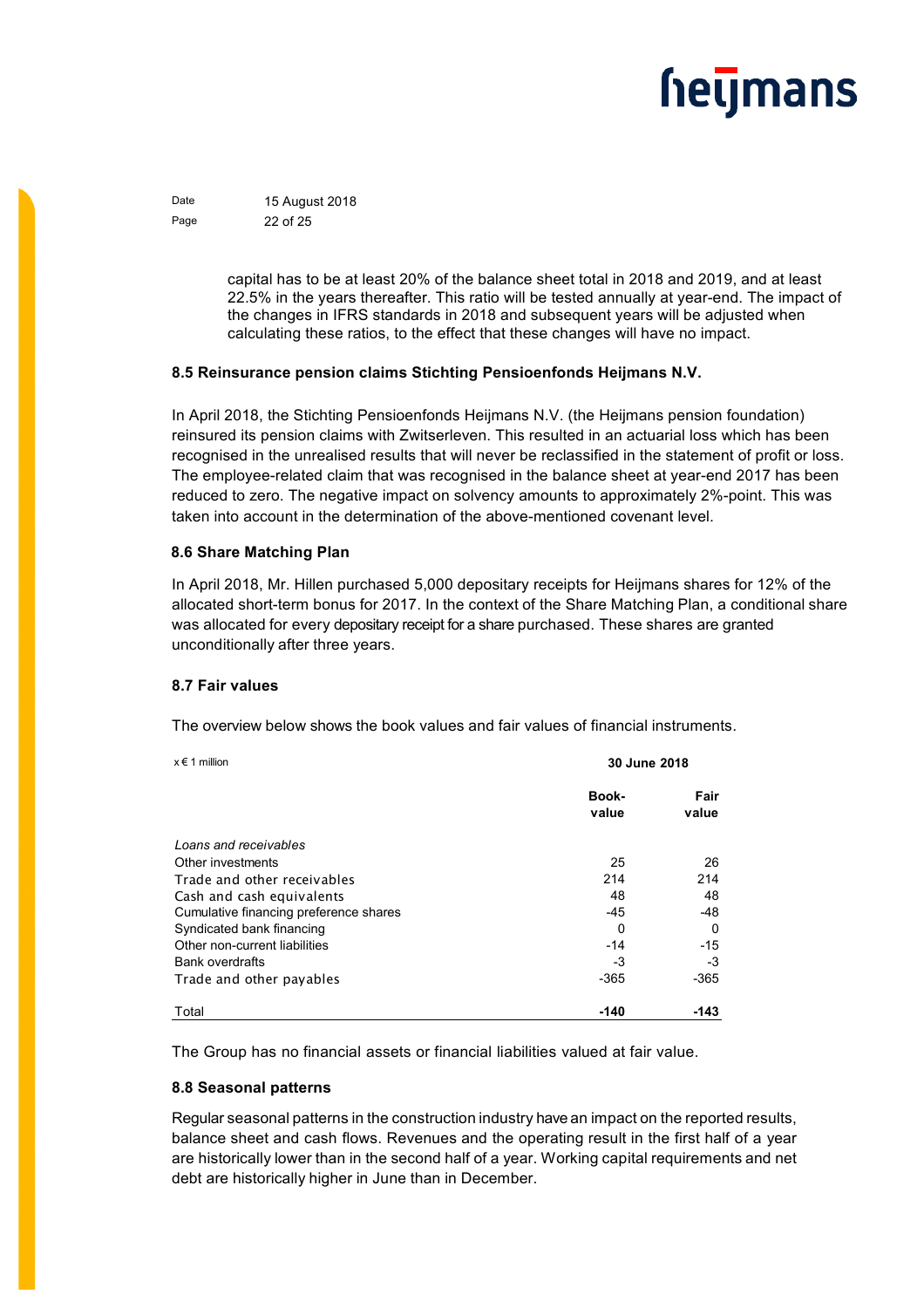Date 15 August 2018 Page 23 of 25

### **8.9 Taxes**

The recognised deferred tax assets as at 30 June 2018 was unchanged from the balance as at 31 December 2017. The positive result for the first half of 2018 was settled against the unrecognised tax losses carry forward as per 31 December 2017, due to which the tax charge rate for the first half of 2018 was zero.

### **8.10 Terminated activities 2017**

On 17 January 2017, Heijmans sold its subsidiary Franki to PORR Deutschland GmbH. The acquisition price of € 14 million was paid in cash on 16 January 2017. In 2016, Franki recorded a result after taxes of approximately € 0.4 million (before impairment of goodwill and tangible fixed assets). The book loss of € 6.1 million related to this sale was recognised in 2016. Of this book loss, € 2.0 million was recognised as an impairment of intangible fixed assets, while € 4.1 million was recognised as an impairment of tangible fixed assets. The amount of cash and cash equivalents involved in the sale amounted to zero.

On 25 April 2017, Heijmans sold all shares in its Belgian companies Heijmans Bouw, Heijmans Infra, Van den Berg and Heijmans (B) NV to BESIX. The net cash proceeds (sale price of € 95 million, less cash and cash equivalents of € 55 million included in the sale) for Heijmans amounted to € 40 million. The book profit realised on this sale amounted to € 14 million. Up to the moment of the sale, these Belgian entities had realised a result after taxes of approximately  $\epsilon$  0.5 million.

On 21 April 2017, Heijmans sold all its shares in Heijmans Oevermann GmbH to PORR Deutschland GmbH. The net cash proceeds (sale price of  $\epsilon$  58 million, less the cash and cash equivalents of € 15 million included in the sale) for Heijmans amounted to around € 43 million. The book profit realised on this sale amounted to € 17 million. Up to the moment of the sale, Oevermann had realised a loss after taxes of approximately € 2.5 million in 2017.

The above book results were recognised in the statement of profit and loss under 'Terminated activities'. In the balance sheet at year-end 2016, these entities were recognised as assets and liabilities held for sale. The item cash and cash equivalents related to the terminated activities amounted to € 48 million at year-end 2016.

The cash flows of the terminated business activities in (the first half of) 2017 up to the moment of the disinvestment amounted to:

in € million

| <b>Cashflow from discontinued operations</b> |       |
|----------------------------------------------|-------|
|                                              |       |
| Cash flow from operating activities          | -44   |
| Cash flow from investment activities         | 11    |
| Cash flow from financing activities          | $-24$ |
|                                              | $-57$ |

Prior to the sale of the Belgian companies, there were a number of intra-company payments that were recognised in the cash flow from investment activities and financing activities.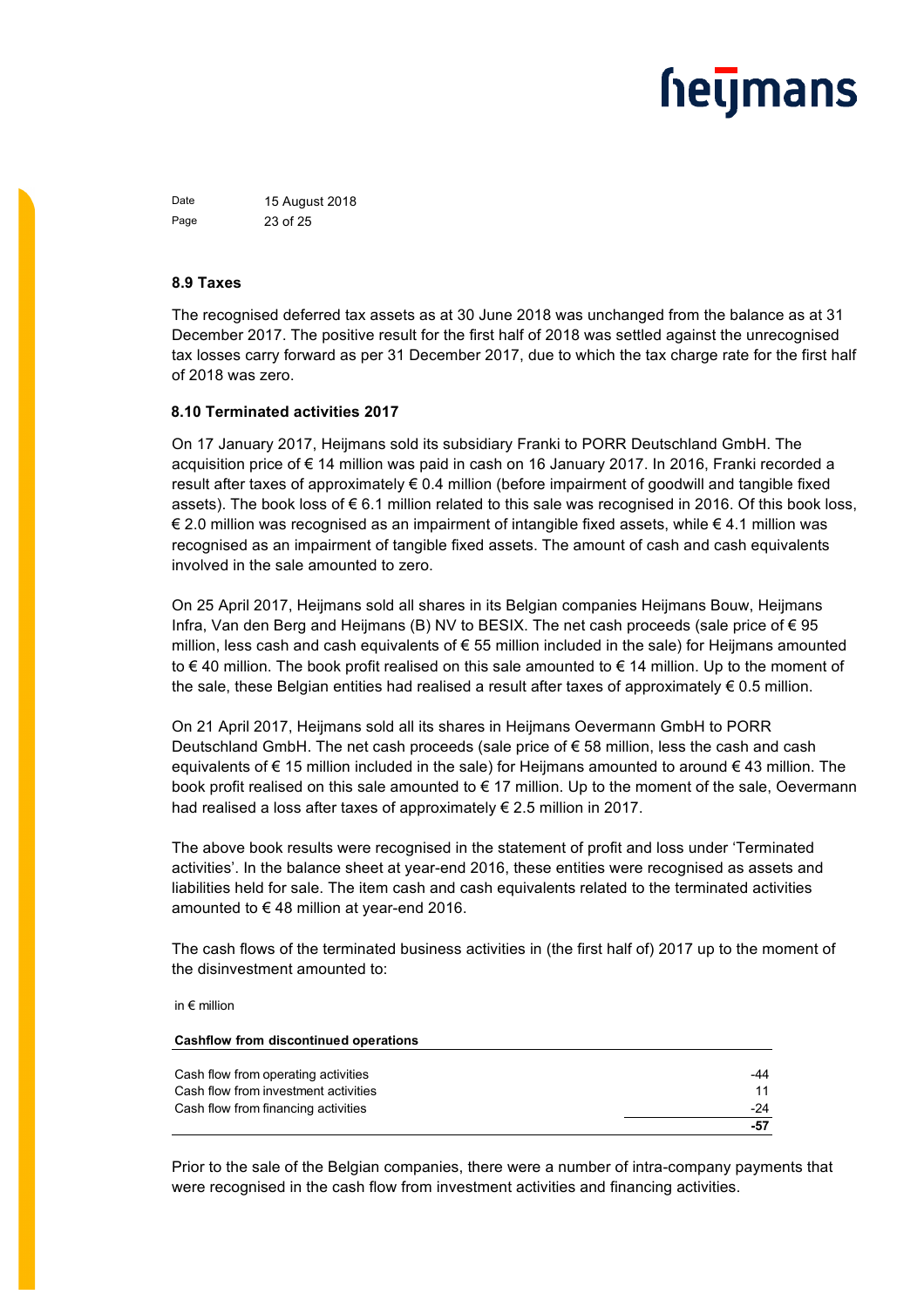Date 15 August 2018 Page 24 of 25

In the condensed consolidated cash flow statement (section 5), the cash flows from operational activities through June 2017 and the line 'Adjustment/ reclassification of cash and cash equivalents related to assets held for sale' through June were adjusted in accordance with the above and the cash flow statement that was included in the financial statements for 2017. This resulted in a reduction of € 24 million in the operating cash flow (in the item 'movements in working capital') and a € 24 million increase in the item 'Adjustment / reclassification cash and cash equivalents related to assets held for sale' through June 2017. This was related to the reduction in cash and cash equivalents of the sold entities that was incorrectly deducted from the item 'Adjustment/ reclassification cash and cash equivalents related to assets held for sale'. Cashflow for full year 2017 remains unchanged.